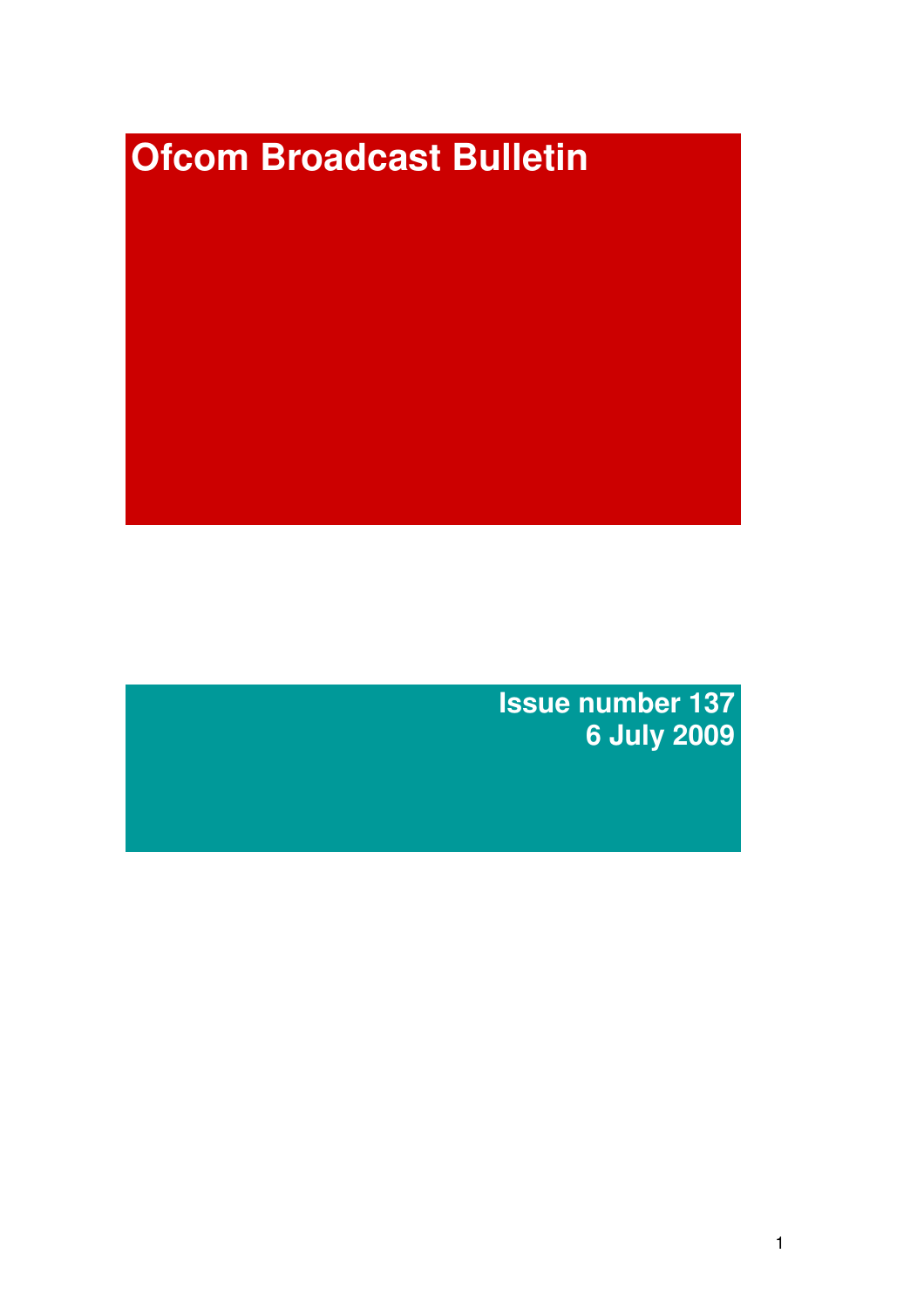# **Contents**

| Introduction                                                                               | 3  |
|--------------------------------------------------------------------------------------------|----|
| <b>Standards cases</b>                                                                     |    |
| <b>In Breach</b>                                                                           |    |
| <b>Knights and Angels</b><br>NDTV Imagine, 18 March 2009, 21:00<br>and 6 April 2009, 15:00 | 4  |
| <b>Hit of the Hour</b><br>Sunrise Radio, 20 March 2009, 16:15                              | 8  |
| <b>Good Morning Europe</b><br>Venus TV, 27 February 2009, 09:00                            | 10 |
| <b>Bang Babes</b><br>Tease Me, 18 March 2009, 21:00                                        | 12 |
| <b>The Pad</b><br>Tease Me 2, 20 March 2009, 12:30                                         | 14 |
| <b>Note to Daytime and Adult Sex Chat</b><br><b>Service Broadcasters</b>                   | 16 |
| Not in Breach                                                                              |    |
| <b>Jonathan Ross</b><br>BBC Radio 2, 9 May 2009, 10:00                                     | 17 |
| Other programmes not in breach/resolved                                                    | 19 |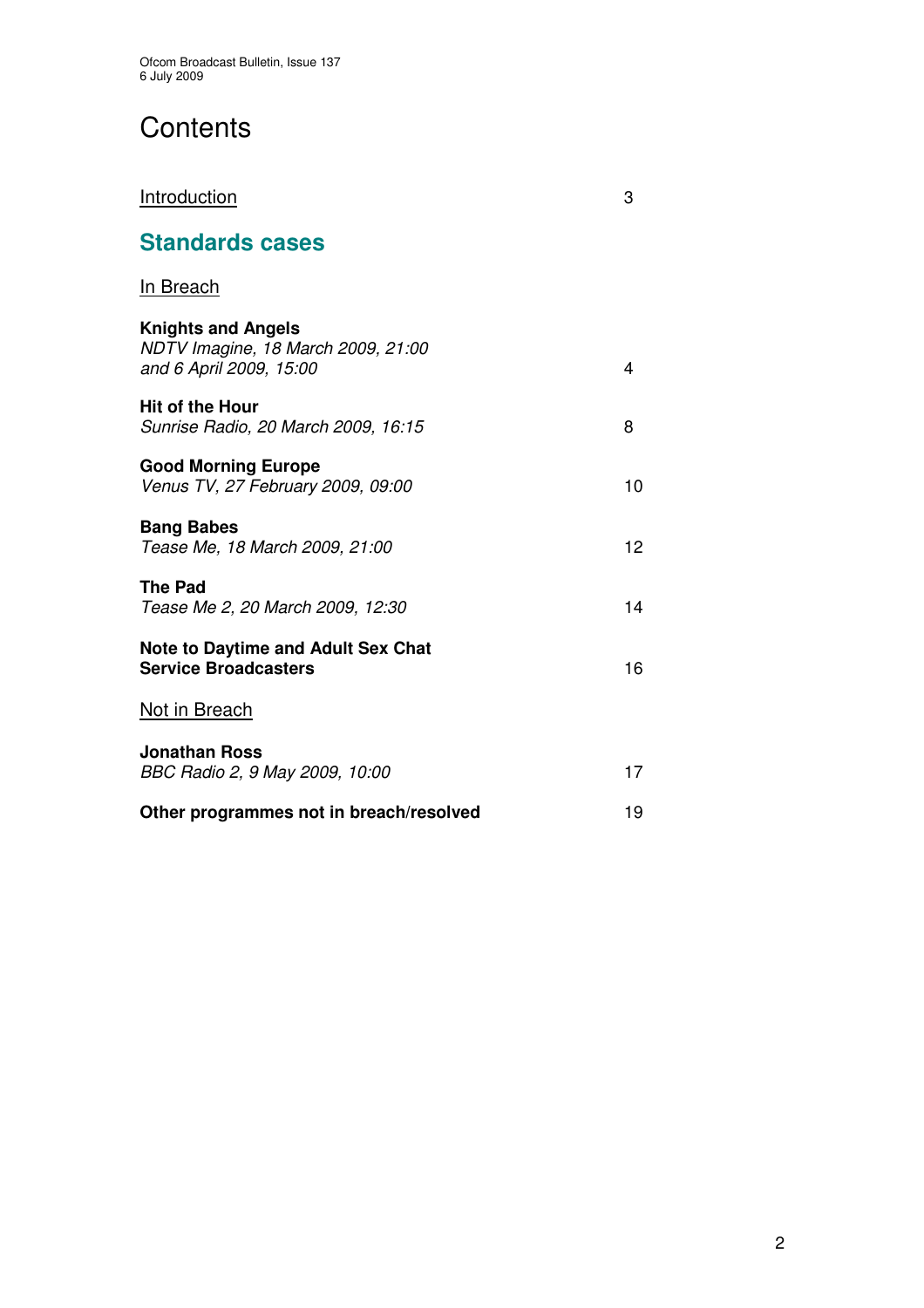## Introduction

The Broadcast Bulletin reports on the outcome of investigations into alleged breaches of those Ofcom codes which broadcasting licensees are required to comply. These include:

- a) Ofcom's Broadcasting Code ("the Code") which took effect on 25 July 2005 (with the exception of Rule 10.17 which came into effect on 1 July 2005). This Code is used to assess the compliance of all programmes broadcast on or after 25 July 2005. The Broadcasting Code can be found at http://www.ofcom.org.uk/tv/ifi/codes/bcode/
- b) the Code on the Scheduling of Television Advertising ("COSTA") which came into effect on 1 September 2008 and contains rules on how much advertising and teleshopping may be scheduled in programmes, how many breaks are allowed and when they may be taken. COSTA can be found at http://www.ofcom.org.uk/tv/ifi/codes/code\_adv/tacode.pdf.
- c) other codes and requirements that may also apply to broadcasters, depending on their circumstances. These include the Code on Television Access Services (which sets out how much subtitling, signing and audio description relevant licensees must provide), the Code on Electronic Programme Guides, the Code on Listed Events, and the Cross Promotion Code. Links to all these codes can be found at http://www.ofcom.org.uk/tv/ifi/codes/

From time to time adjudications relating to advertising content may appear in the Bulletin in relation to areas of advertising regulation which remain with Ofcom (including the application of statutory sanctions by Ofcom).

It is Ofcom policy to state the full language used on air by broadcasters who are the subject of a complaint where it is relevant to the case. Some of the language used in Ofcom Broadcast Bulletins may therefore cause offence.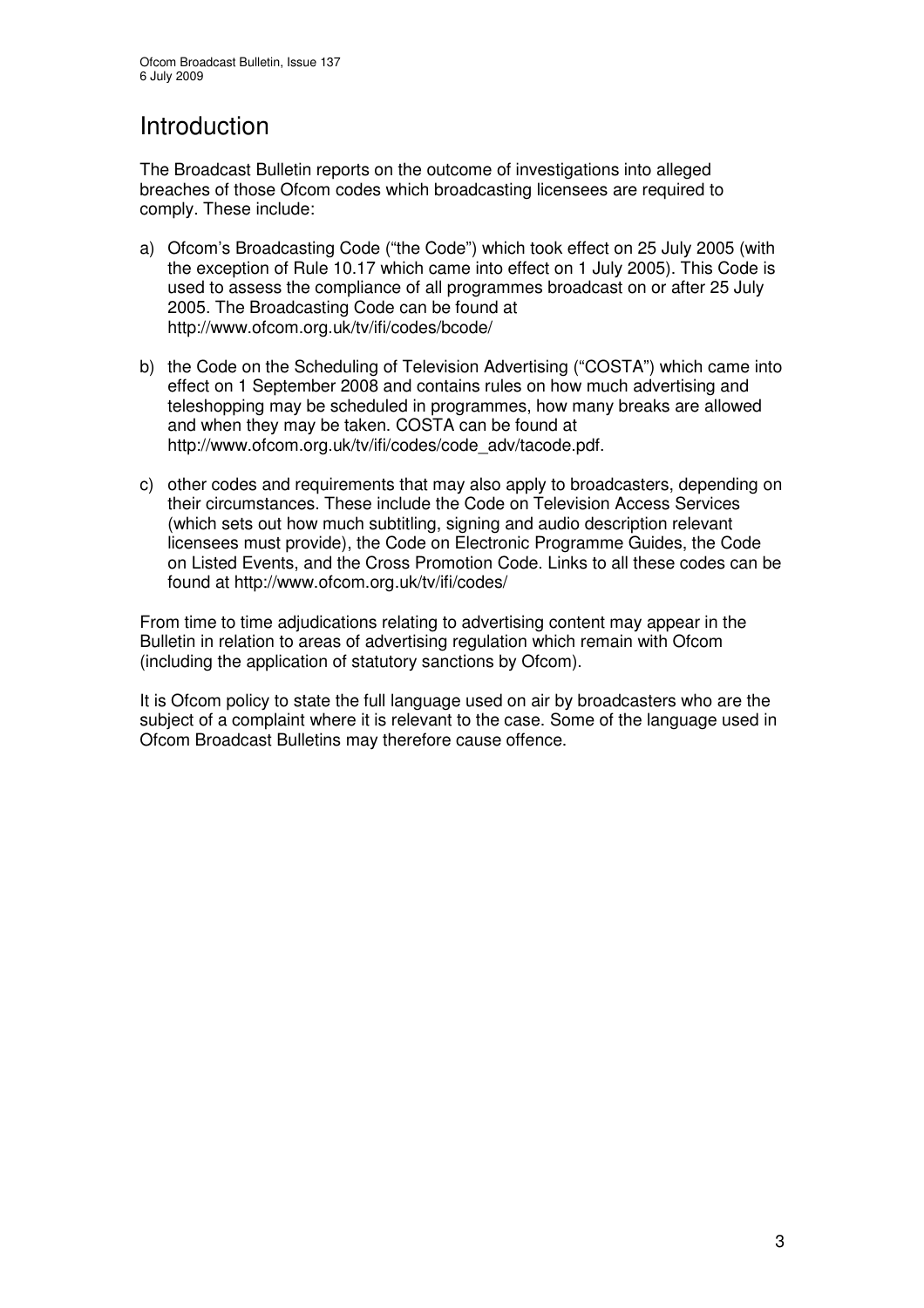## **Standards cases**

## **In Breach**

### **Knights and Angels**

*NDTV Imagine, 18 March 2009, 21:00 and 6 April 2009, 15:00*

#### **Introduction**

NDTV Imagine is a Hindi general entertainment channel. The series *Knights and Angels* was a studio-based talent contest to find six cheerleaders for the Indian Premier League's Kolkata Knight Riders cricket team.

Ofcom received complaints from two viewers who were concerned that product placement had occurred in these programmes.

#### 18 March 2009 and 6 April 2009

The series was sponsored by Sunsilk and during both programmes the wording *"Sunsilk presents Knights and Angels"* was displayed in several places, including on the set, on small screens on the front of the judges' table and on the back of the judges' cue cards.

Ofcom also noted that cans of Sprite in front of each of the judges were placed in such a way as to make them clearly visible in both programmes.

#### 6 April 2009

As well as the main prize of being picked as a cheerleader for the Kolkata Knight Riders, there were two other smaller prizes awarded during this programme. One of the contestants was voted 'Miss Glamorous Hair' and was presented with a sash which said: *"Sunsilk Miss Glamorous Hair".* Another contestant was voted 'Miss Popular' and was presented with a sash which said: *"Sunsilk Gang of Girls Miss Popular".*

With regard to the sponsorship of the programmes, Ofcom asked the broadcaster for its comments with regards to the following Code Rules:

- 9.5 There must be no promotional reference to the sponsor, its name, trademark, image, activities, services or products or to any of its other direct or indirect interests. There must be no promotional generic references. Nonpromotional references are permitted only where they are editorially justified and incidental; and
- 9.12 Sponsorship credits must be clearly separated from programmes by temporal or spatial means.

With regard to the commercial references in both programmes, Ofcom asked the broadcaster for its comments with regards to the following Code Rules:

- Rule 10.4 No undue prominence may be given in any programme to a product or service; and
- Rule 10.5 Product placement is prohibited.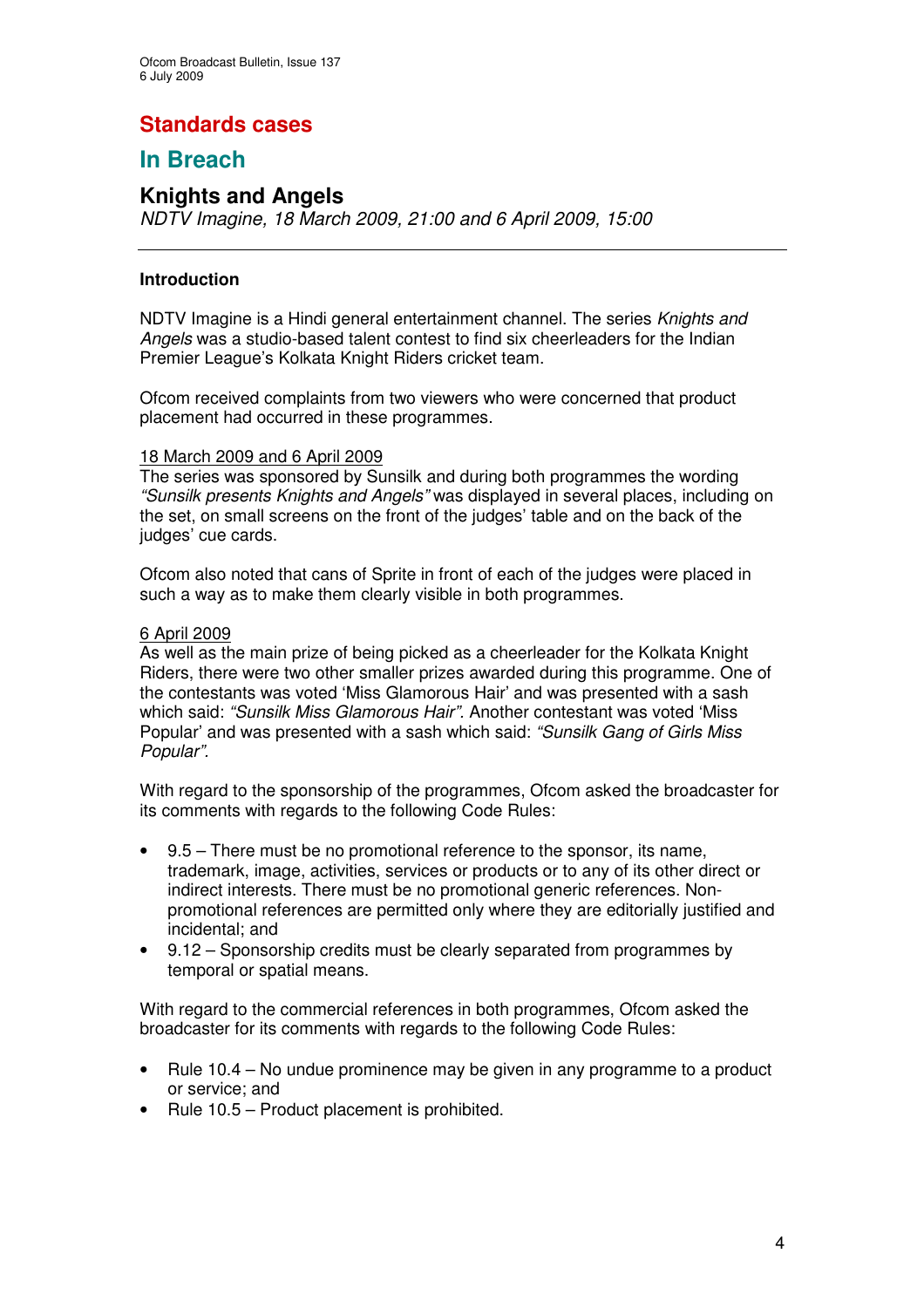#### **Response**

The licensee, NDTV Imagine Limited ("NDTV"), told Ofcom that it acquired the series from its parent company NDTV Imagine India. The broadcaster said that the references to Sprite in the programmes were arranged in India, and that it had no involvement in the arrangement, nor had it received any material benefit from the inclusion of the product in the programmes. As the programmes were acquired from outside the UK and NDTV had not received any material benefit from the inclusion of the products in the programme, it had considered the programmes to be exempt from Rule 10.5.

NDTV said that the cans of Sprite on the judges' desk were never referred to in sound, handled, or consumed by the judges. However, the broadcaster acknowledged that the production team should have considered how the references to Sprite would appear to UK viewers "irrespective of rule 10.5" and said that it "understands that the dispensation allowed by rule 10.5 does not obviate a licensee's responsibility to ensure no undue prominence is given to a product or service". It added that it had now reminded its editing team to use a graphic to cover any visuals of products.

With regards to the references to the sponsor Sunsilk displayed on the set during both programmes, NDTV considered that because it had acquired the series from outside the UK and had not benefited from the sponsorship arrangement with Sunsilk, that the series was exempt from Rule 9.5 in the same way that programmes acquired from outside the UK where the Ofcom licensee has not benefited from product placement arrangements are exempt from Rule 10.5

The broadcaster added that "these elements were part of the original production and appeared in the background and would have been difficult to mask successfully without creating a regular distraction to the viewer and possibly giving greater prominence to the sponsor". However, it did accept that it would have been possible to blur the screens in front of the judges' desk and on the cue cards. The broadcaster said that whilst the Sunsilk name was present within the programme, the references were in vision only and did not feature products or any promotional information about Sunsilk. NDTV added that its production team had thought the visual references to Sunsilk would be considered permissible because the programme was acquired from outside the UK and because the references featured no promotional messages.

With regards to the references to Sunsilk on the sashes of the girls who had been awarded the accolades of 'Miss Glamorous Hair' and 'Miss Popular', NDTV said that "on balance [it did] not think the awards of Miss Glamorous Hair and Miss Popular Choice gave undue prominence to the programme sponsor, Sunsilk. Sponsors are allowed to donate their own products or services in competitions in programmes they sponsor. In those instances, the sponsor would qualify for a brief, factual reference". It added that the camera did not linger on the Sunsilk name or the sashes and no verbal reference was made to Sunsilk.

#### **Decision**

#### Section Nine of the Code - Sponsorship

A sponsored programme is a programme that has had some or all of its costs met by the sponsor with a view to promoting its own or another's name, trademark, image, activities, services, products or any other direct or indirect interest.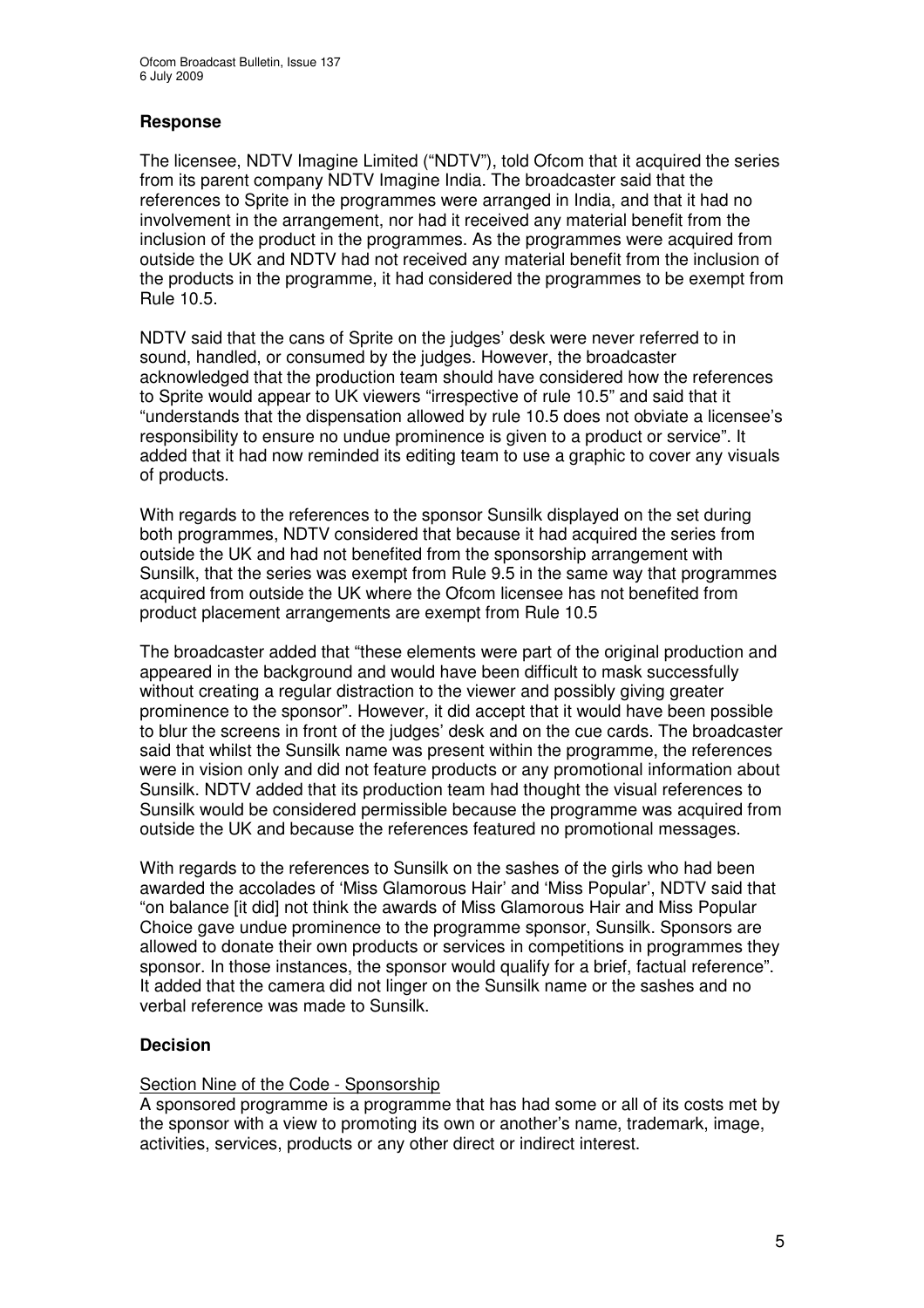The rules in Section Nine of the Code apply to sponsored programmes and are derived from the requirements of European legislation, the Television Without Frontiers (TWF) Directive, and from the Communications Act 2003 ("the Act"). Ofcom's rules on programme sponsorship reflect both the European legislation and the Act, which require that:

- the editorial independence of the broadcaster is maintained and that programmes are not distorted for commercial purpose;
- sponsorship arrangements are transparent; and
- sponsorship credits are separated from programme content and distinct from advertising.

#### Rule 9.12

Rule 9.12 of the Code states that sponsorship credits must be clearly separated from programmes by temporal or spatial means. Ofcom noted the broadcaster's comments that it had acquired the sponsored series from its parent company in India and that it had not itself benefited from the sponsorship arrangement. However, whether or not an Ofcom licensee has benefited from a sponsorship arrangement, sponsored programmes must adhere to Section Nine of the Code (sponsorship).

In this case, during both programmes *"Sunsilk presents Knights and Angels"* was displayed on a large screen on the stage, on another screen to the left of the judges' table, on three small screens on the front of the judges' table and on the back of the judges' cue cards. As the sponsorship credits were integrated into the programme itself, they were not clearly separated from the programme and were therefore in breach of Rule 9.12.

#### Rule 9.5

Rule 9.5 of the Code requires that there must be no promotional reference to the sponsor in a sponsored programme. In this case, the logo of the sponsor, Sunsilk, was displayed on the sashes of the winners of the 'Miss Glamorous Hair' and 'Miss Popular' accolades. Ofcom permits limited references to the brand, or main features, of an audience competition prize. This may, for instance, assist the viewers' decision on whether or not they should enter a competition. Sponsors may also donate competition prizes. However, this competition in the programme broadcast on 6 April 2009, was not a competition open to viewers to participate, rather it was an additional feature of the format itself, involving the contestants competing to win the accolade of 'Miss Glamorous Hair' or 'Miss Popular'. Ofcom therefore did not accept NDTV's argument that the references to Sunsilk on the winners' sashes were acceptable, because it was a sponsored competition. Ofcom considered these references to the sponsor within the programme to be in breach of Rule 9.5.

#### Section Ten of the Code – Commercial References in Programmes

One of the fundamental principles of European broadcasting regulation is that advertising and programming (that is, editorial content) must be kept separate. This is set out in Article 10 of the TWF Directive which is in turn reflected in the rules in Section Ten of the Code.

#### Rule 10.5

Rule 10.5 of the Code states that product placement is prohibited. Ofcom noted the broadcaster's assurances that it had acquired the programmes from outside the UK and that it had not directly benefited from the product placement arrangement with Sprite that had been in place when the programme was produced. The Code sets out an exemption under the prohibition of product placement in Rule 10.5, for television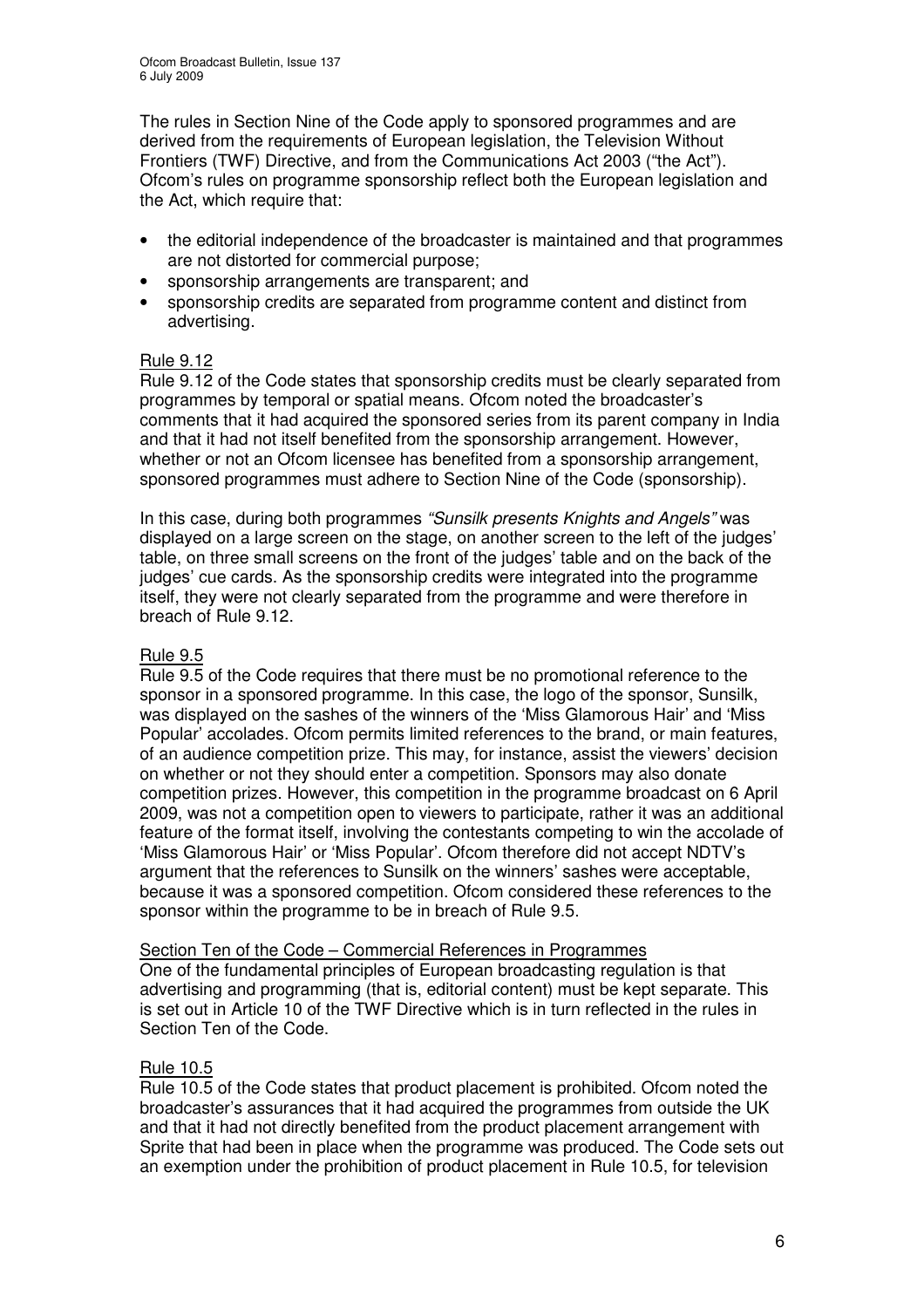programmes acquired from outside the UK, provided that the Ofcom licensee broadcasting the acquired programme does not directly benefit from that arrangement. Ofcom therefore concluded that NDTV was not in breach of Rule 10.5 of the Code.

#### Rule 10.4

Programmes exempt from Rule 10.5 (as described above) are nevertheless still subject to Rule 10.4 which states that "no undue prominence may be given in any programme to a product or service". The Code states that undue prominence may result from both, "the manner in which a product or service (including company names, brand names, logos) appears or is referred to in a programme" and "the presence of or reference to, a product or service (including company names, brand names, logos) in a programme where there is no editorial justification".

In this case, during both programmes, cans of Sprite had been placed in front of each of the judges, and they appeared frequently throughout both programmes, as they were in shot every time the judges were in shot. There was clearly no editorial justification for the appearance of the cans of Sprite, as they had no relationship to the content of either of the programmes, and as such Ofcom judged their inclusion to be unduly prominent. Acquired programmes that include references to products or services resulting from product placement arrangements are exempt from Rule 10.5, provided that no Ofcom licensee has benefited from that arrangement. However, for such material to comply with Rule 10.4, Ofcom expects its licensees to ensure that it is sufficiently edited before transmission, to prevent undue prominence.

For the reasons set out above, the inclusion of the references to Sprite during the programmes were unduly prominent in breach of Rule 10.4.

**18 March 2009 - Breach of Rules 9.12 and 10.4 6 April 2009 - Breach of Rules 9.5, 9.12 and 10.4**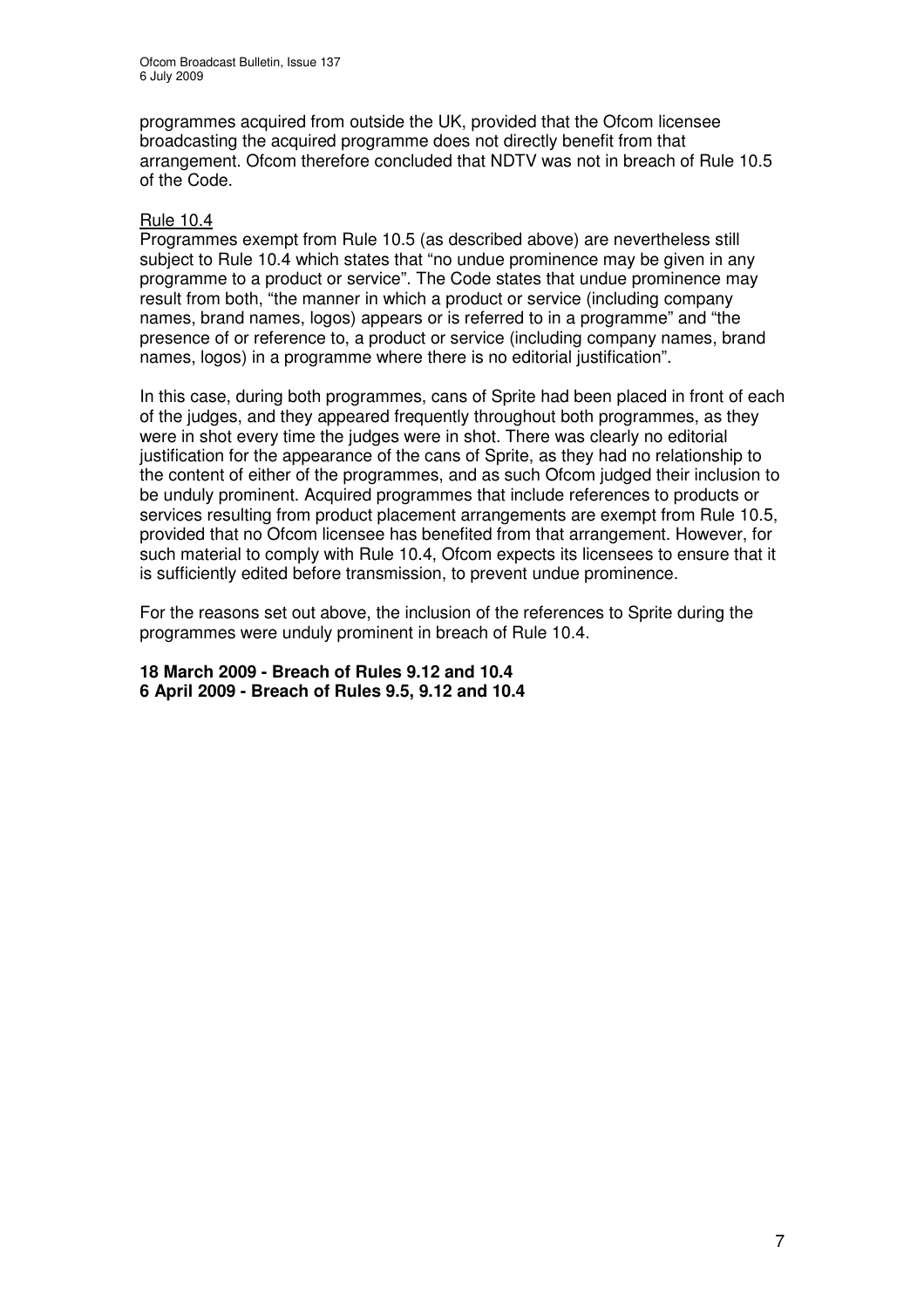## **Hit of the Hour**

*Sunrise Radio, 20 March 2009, 16:15*

#### **Introduction**

Sunrise Radio offers a music, news and information service for the Asian community in Greater London.

*Hit of the Hour* is a regular feature sponsored by G&B Windows. On this occasion the presenter credited the sponsor by saying:

*"This is the Hit of the Hour, brought to you in association with G&B Windows. They've got a special offer going on at the moment, seven windows and one opening, fully fitted, and it's only going from £1,399. Why not give them a call? The number is 020 88 67 double 9 double 5, or you can just log on to their website, GandBwindows.com."*

A listener said that, "instead of playing a sponsorship jingle, [the presenter] gave what sounded like an advert."

We asked Sunrise Radio for its comments with regard to Rule 9.9 of the Code, relating to sponsorship credits on radio, which states:

"Credits must be short branding statements. However, credits may contain legitimate advertising messages."

The Code also states that one of the Principles of the sponsorship rules is "to maintain a distinction between advertising and sponsorship".

#### **Response**

Sunrise Radio said that Rule 9.9 "clearly allows an advertising message to be attributed to the sponsor credit." It believed that "the message attached to the company branding association in this example falls within this definition." However, the broadcaster added that, if its interpretation of Rule 9.9 was incorrect, it sought clarification on the matter. Further, if this had led to a breach of the Code, the broadcaster said it had not intended to do so and offered its apologies.

#### **Decision**

Sponsor credits may be live or pre-recorded and may be voiced by a presenter.

Ofcom's guidance to Rule  $9.9<sup>1</sup>$  reminds radio broadcasters that the primary purpose of a sponsor credit is to inform listeners of the sponsorship arrangement. A full sponsor credit should include the sponsor's name and identify clearly the sponsored programme or feature. A sponsor credit on radio may also contain additional material, some or all of which may be advertising (e.g. a sales message, contact

 $<sup>1</sup>$  The guidance can be found at:</sup>

http://www.ofcom.org.uk/tv/ifi/guidance/bguidance/guidance9.pdf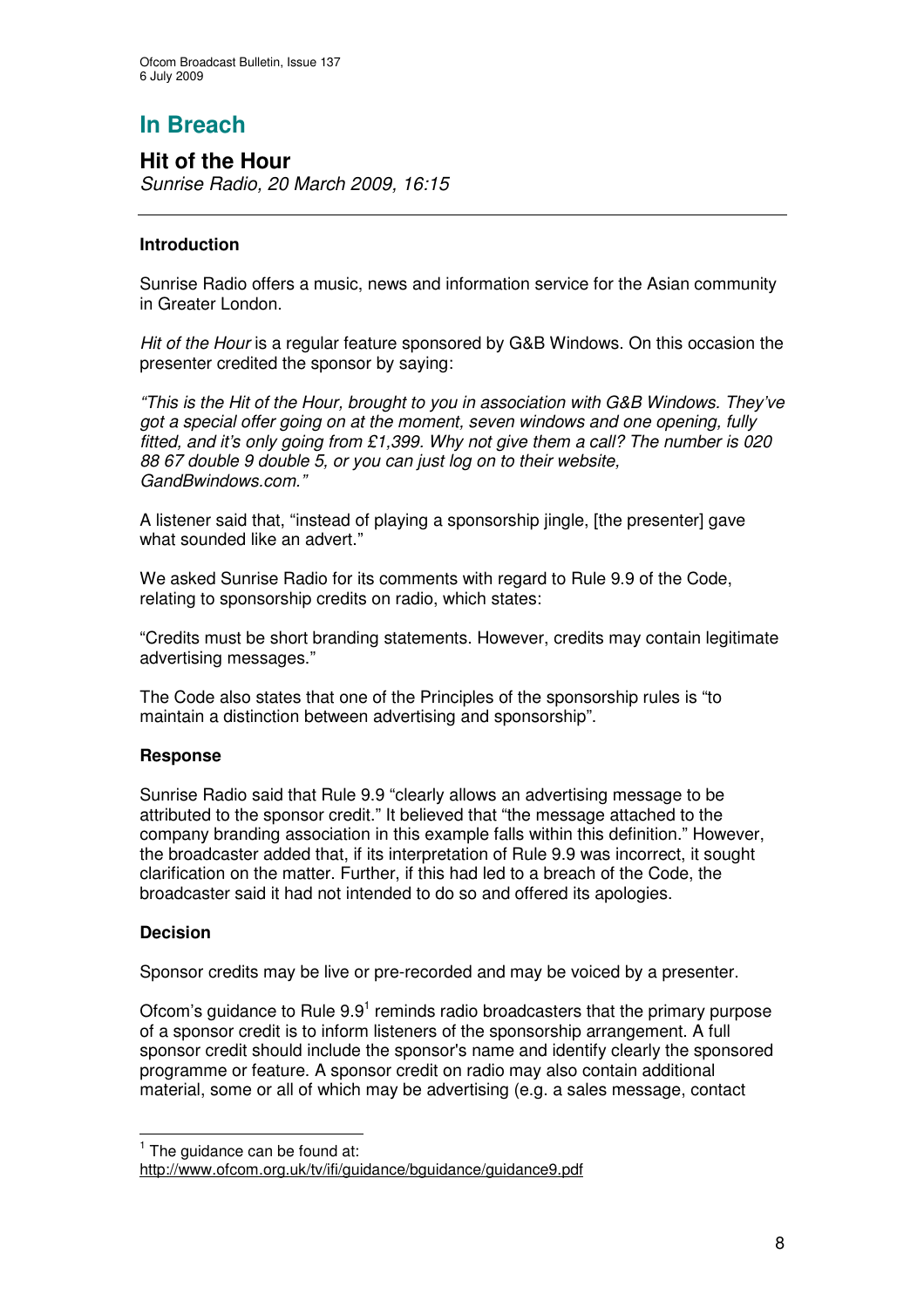number or web address). However, a sponsor credit on radio should be brief. In general, sponsor credits on radio tend to be less than ten seconds in duration.

Further, while the Code permits radio sponsorship credits to contain "legitimate advertising messages", the credits must not sound like full advertisements, as stated in the guidance to Rule 9.9.

In this instance the sponsor credit lasted almost twenty seconds. Further, in addition to the names of the sponsored feature and the sponsor, the information provided comprised:

- notification of a special offer (i.e. "*They've got a special offer going on at the moment...*");
- full details of the offer (i.e. "*…seven windows and one opening, fully fitted, and it's only going from £1,399…*");
- a call to action (i.e. "*…Why not give them a call?...*");
- the sponsor's contact telephone number ("*…The number is 020 88 67 double 9 double 5*…"); and
- the sponsor's website address ("*…or you can just log on to their website, GandBwindows.com*").

Ofcom therefore considered that this sponsor credit sounded more like a full advertisement than a brief branding statement. The sponsor credit was therefore in breach of Rule 9.9.

#### **Breach of Rule 9.9**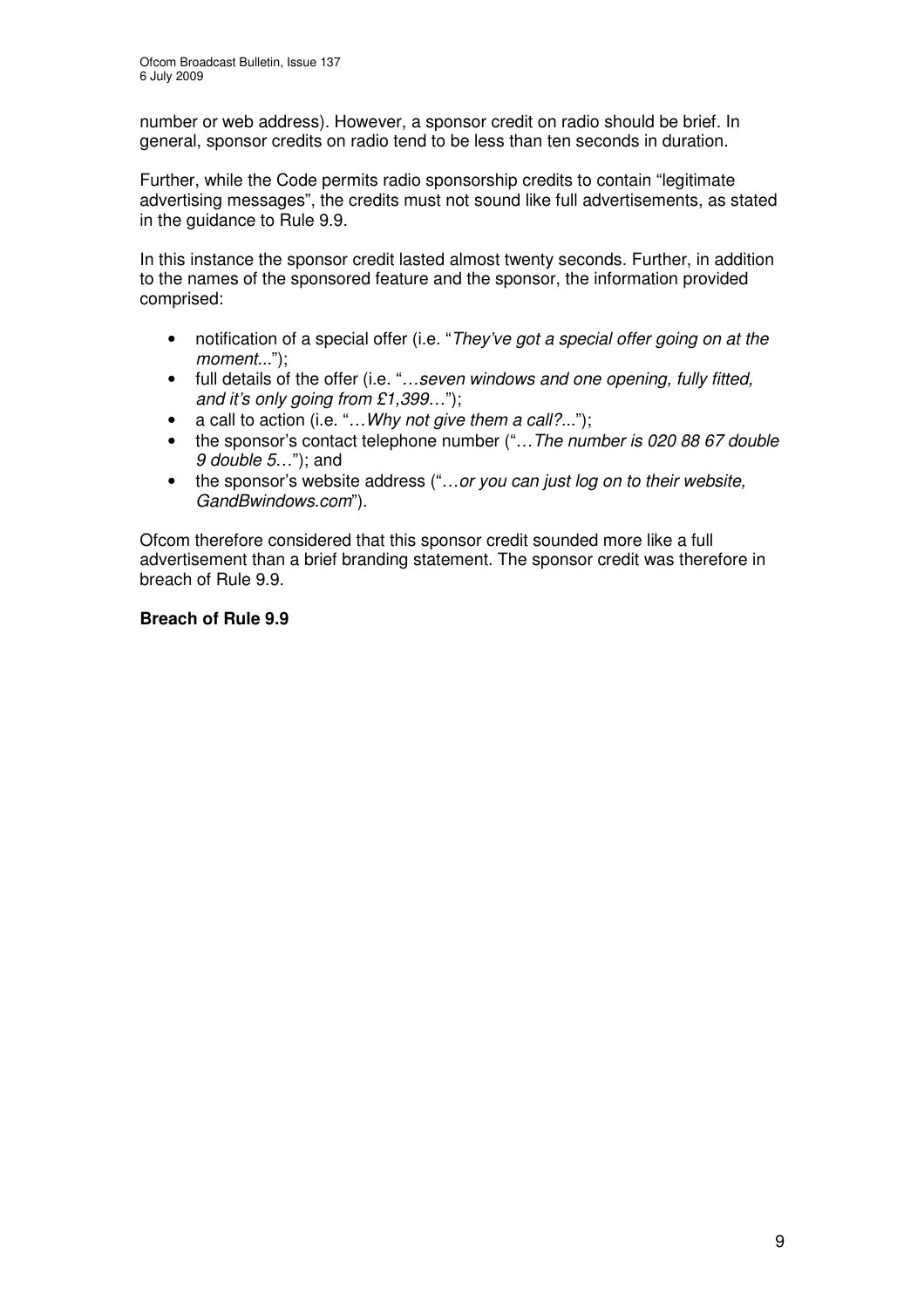## **Good Morning Europe**

*Venus TV, 27 February 2009, 09:00*

#### **Introduction**

Venus TV is a general entertainment channel for the Asian community, broadcasting in English, Urdu, Hindi, Punjabi, Gujarati and Bengali.

*Good Morning Europe* is a phone-in programme that lasts two hours and features discussions on a variety of topics. On this particular day the following text appeared throughout the programme in a caption across the screen: *"Last day to enter for the competition…"* Below this caption, premium rate entry numbers (for telephone and text entry) and other competition details were scrolled across the screen throughout the broadcast. On a number of occasions during the programme, the presenters promoted the competition (for flight tickets to India or Pakistan).

A viewer was concerned that the competition premium rate entry numbers were promoted throughout the programme, and therefore at times when the editorial content of the programme was unrelated to the competition.

We therefore asked the broadcaster for its comments with regard to Rule 10.4 of the Code, which states:

"No undue prominence may be given in any programme to a product or service."

#### **Response**

Venus TV described the programme as "a very casual show which has various topics running throughout … one of the talking points of the day was … dream holiday destinations, therefore the promotion of [the] competition was relevant … to remind viewers it was the last day of the competition." The broadcaster added that dream holiday destinations were discussed "on an ad hoc basis, so the scroll with the premium rate number was on screen for the benefit of viewers who wanted to be part of the competition."

#### **Decision**

It is generally acceptable to promote a premium rate number as an entry route to a competition broadcast within editorial content. However, premium rate numbers are also regarded as products or services, as they are generally used as a means to raise revenue. If a competition is being run within a programme, Ofcom generally considers that there is editorial justification to promote a premium rate number – as an entry route for the competition – at that time. However, we are likely to consider the promotion of that premium rate number at other times during the programme as unduly prominent – i.e. when the competition is not being run as part of the programme.

In this case, we accept that the competition was ongoing and had commenced before the programme started. Nevertheless, the competition was repeated as part of the programme, being promoted by the presenters. Ofcom therefore considers that the promotion of the premium rate telephone and text entry routes were editorially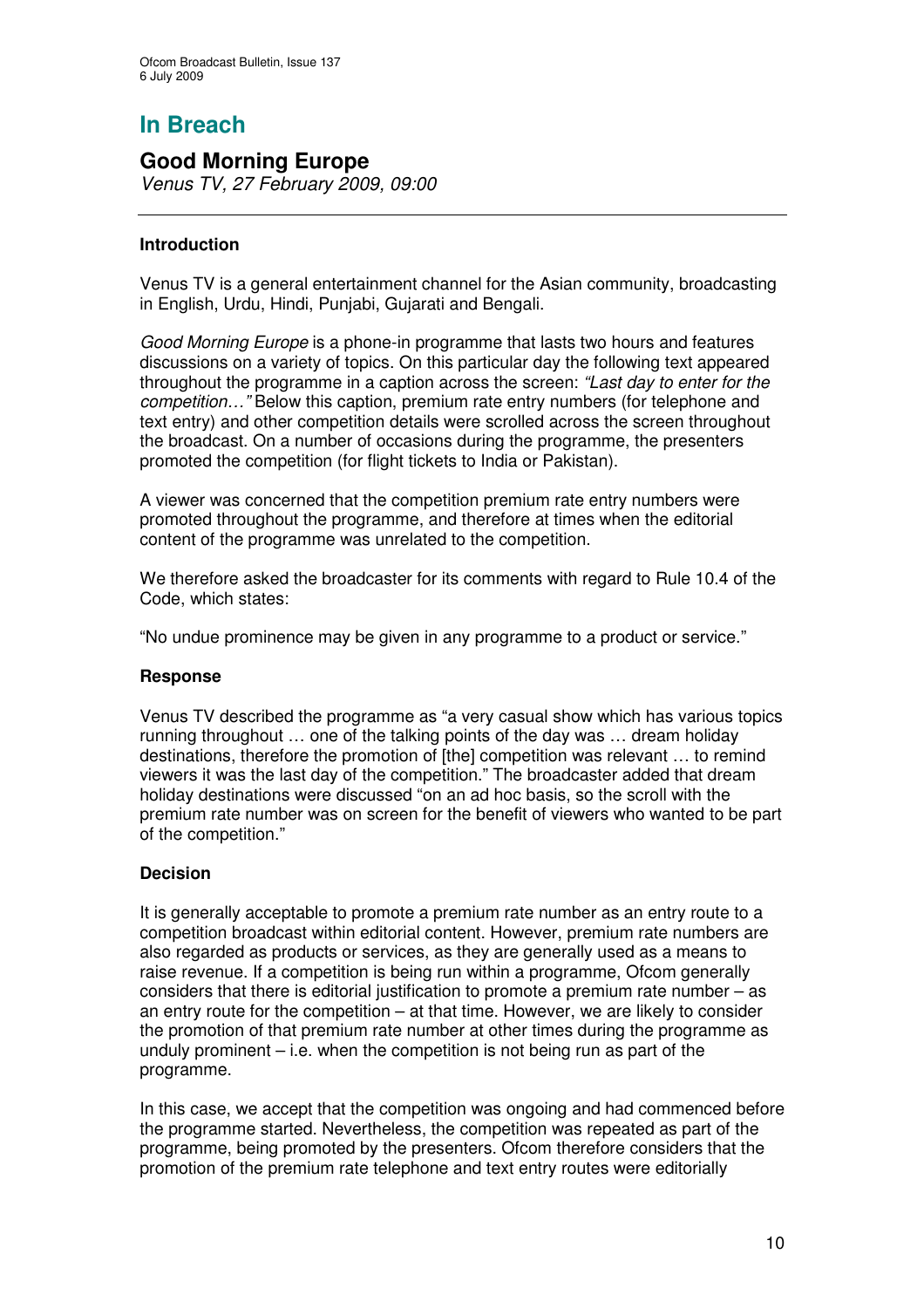justified at those times. However, there was no editorial justification for their promotion when the competition was not being featured as part of the programme – in particular, during "ad hoc" discussions concerning "dream holiday destinations." Ofcom therefore considers that the promotion of the premium rate numbers at times when the competition was not being featured in the programme was unduly prominent. The programme was therefore in breach of Rule 10.4 of the Code.

#### **Breach of Rule 10.4**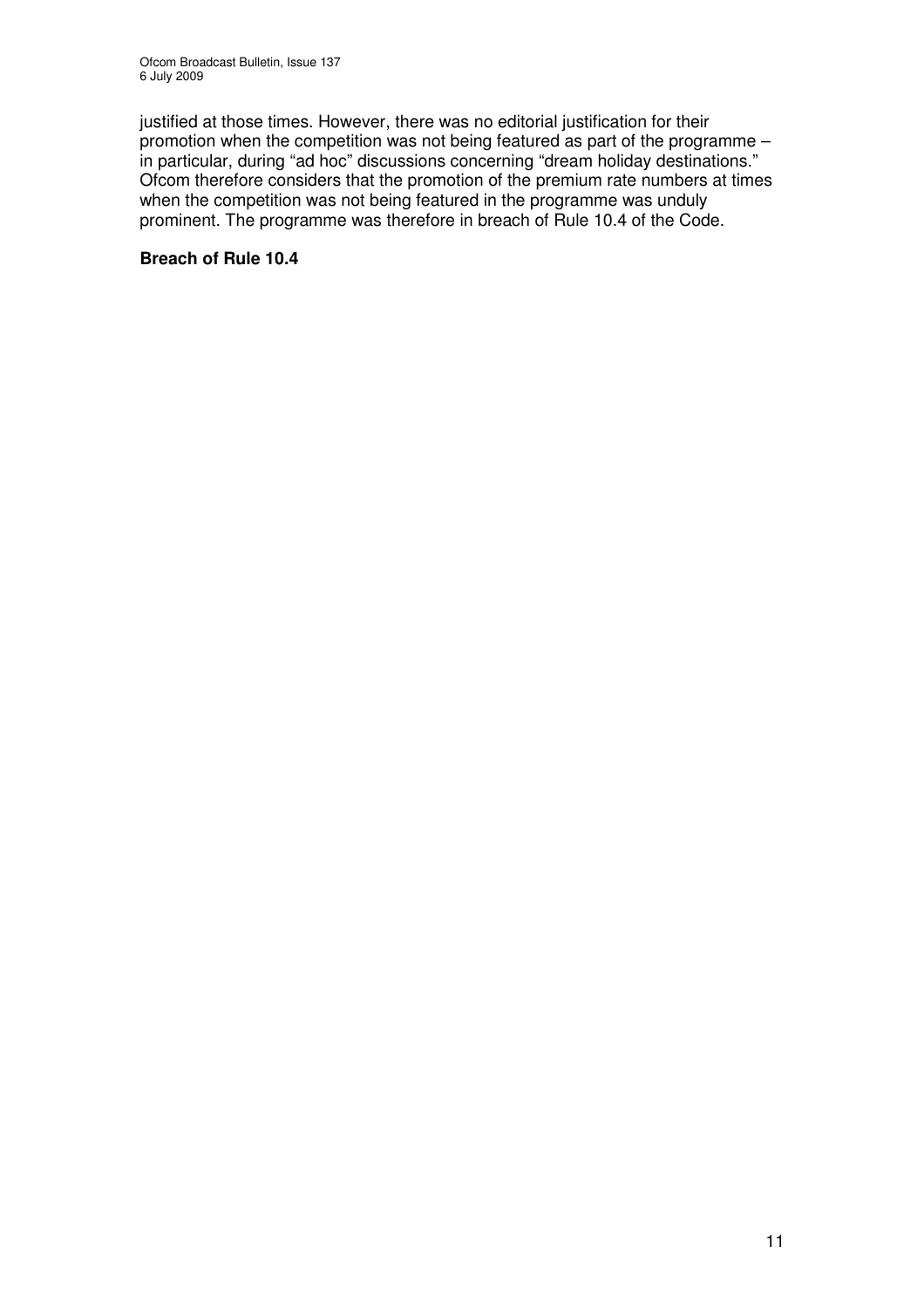**Bang Babes** *Tease Me, 18 March 2009, 21:00*

#### **Introduction**

*Bang Babes* is programming of a sexual nature, available freely without access restrictions on the channel *Tease Me* (Sky channel number 912). It is situated in the 'adult' section of the Sky electronic programme guide ("EPG"). The channel broadcasts programmes, after the 21:00 watershed based on interactive 'adult' sex chat services: viewers are invited to contact on-screen presenters via premium rate telephony services ("PRS"). The female presenters dress and behave in a sexually provocative way.

Ofcom received a complaint about content broadcast, soon after 21:00, on *Tease Me* on 18 March 2009. The complainant said that the programme showed the presenters simulating masturbation and included close up screen images of the presenters' anal areas. Overall the sexual content was considered to be in excess of the material generally available on a channel without restricted access at 21:00.

Ofcom viewed the material. It noted that the broadcast showed three different presenters during the period 21:00 and 22:00. In the background a rolling film showing clips of women's bodies, which included one particular image of buttocks that showed the area immediately around the anus.

At 21:05 one of two presenters onscreen, wearing thong style pants, positioned herself on all fours and began to thrust her body to the camera for a period of approximately five minutes during which anal detail was visible. At 21:13 a single presenter replaced the two women. There followed a 45 minute period with this presenter wearing a very skimpy thong. Images of her with her legs open and her buttocks to the camera showed her anal area in some detail. She also lightly touched her buttocks and genital area and appeared to simulate oral masturbation.

Ofcom sought comments from the licensee, Bang Media, in respect of Rules 2.1 (generally accepted standards) and 2.3 (material which may cause offence must be justified by context) of the Code.

#### **Response**

The broadcaster stated that the content met generally accepted standards and would not have exceeded the viewer expectations for a channel in the 'adult' section of the EPG and for a programme broadcast post watershed. The broadcaster argued that the content did not include intrusive shots of the presenters' genital areas and there was no simulated masturbation. It was of the opinion that it was "highly unlikely that any degree of harm and offence would be caused to viewers". Bang Media sent Ofcom a DVD copy of an "infomercial" explaining how viewers can restrict access to adult sex chat channels (however, it was not clear whether this content had been broadcast or not).

The Licensee also confirmed that the material shown "would have been more appropriate broadcast after 22:00 and we concede that it was unsuitable for broadcast at 21:05 because of its proximity to the watershed."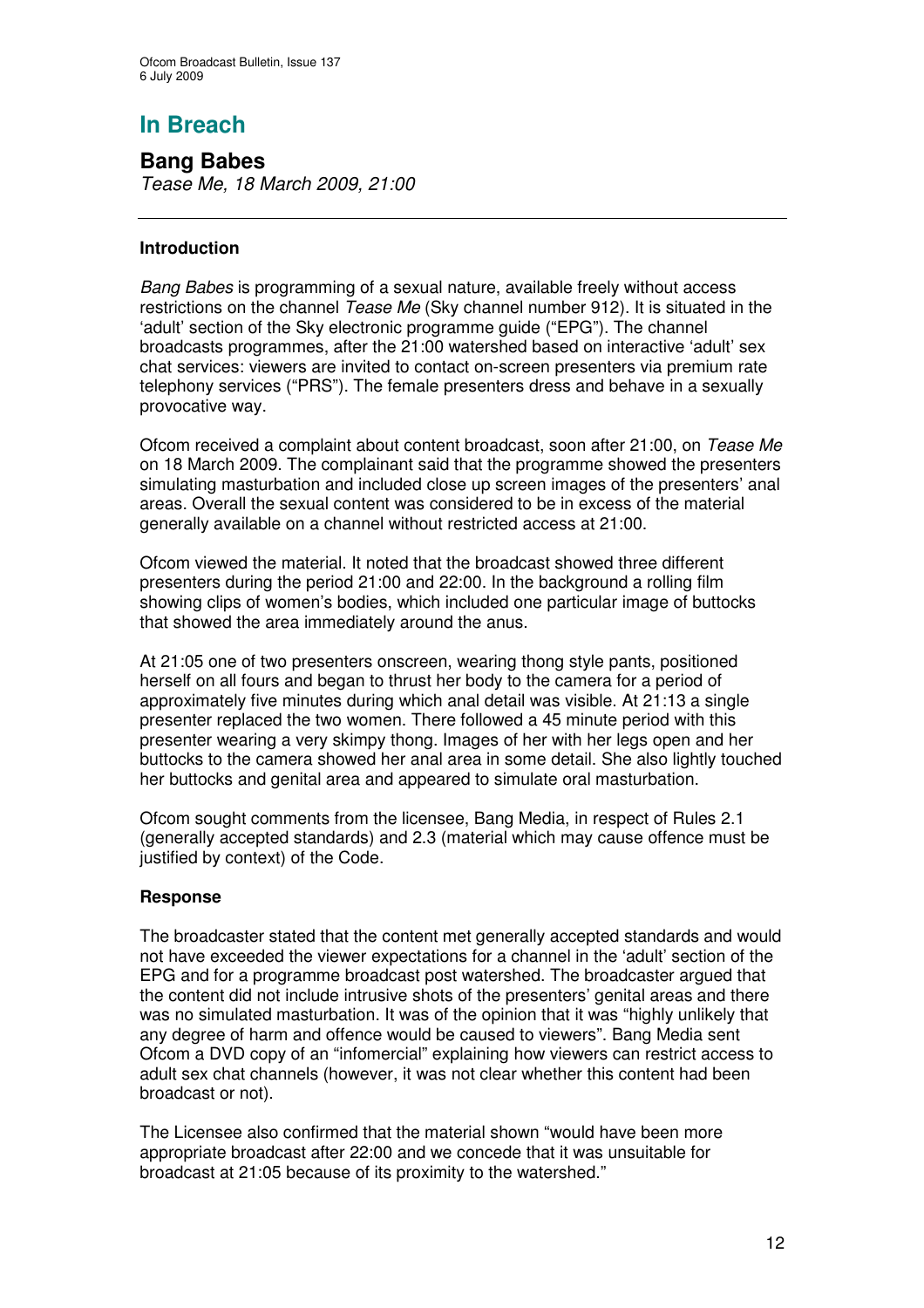#### **Decision**

In terms of the content of this broadcast one of the two presenters on screen at 21:05 posed in a sexual position, on all fours. Given that she was wearing thong style underwear there were occasions when her anal and labial areas were shown in intrusive detail. In addition, when the single presenter took over at around 21:13, she lay on her back and opened her legs whilst she gyrated in a sexual manner. She also lightly touched her genital and anal area and spanked her buttocks and on a few, brief occasions appeared to simulate oral masturbation.

In Ofcom's view the actions of each of these presenters onscreen between 21:05 and 22:00 was sexualised and sexually provocative and filmed in an intrusive manner. The nature and location of the channel in the 'adult' section of the EPG and the existence of parental controls are not sufficient in Ofcom's view to justify broadcast of such content before 22:00. The broadcast was therefore not justified by the context and breached Rules 2.1 and 2.3.

Given the explicitness of the material and its closeness to the watershed, Ofcom was particularly concerned that the licensee considered this content complied with the requirements of the Code. This is the second time Ofcom has found the licensee Bang Media in breach of Rule 2.3, for the broadcast of offensive sexual material on Bang Babes<sup>1</sup>. Ofcom also notes that the same licensee, Bang Media, contravened Rules 1.3 and 2.3 when it broadcast *The Pad*, on its service *Tease Me 2 2 .* Ofcom is concerned that the licensee does not fully recognise its regulatory responsibilities in this area and therefore Ofcom is requiring it to attend a meeting to explain its compliance arrangements. Further breaches of this nature may result in Ofcom considering further and more serious regulatory action.

#### **Breach of Rules 2.1 and 2.3**

<sup>&</sup>lt;sup>1</sup> See *Bang Babes* finding published in October 2008 (www.ofcom.org.uk/tv/obb/prog\_cb/obb120) and Note to

Broadcasters in this Bulletin <sup>2</sup> See *The Pad* breach finding elsewhere in this Bulletin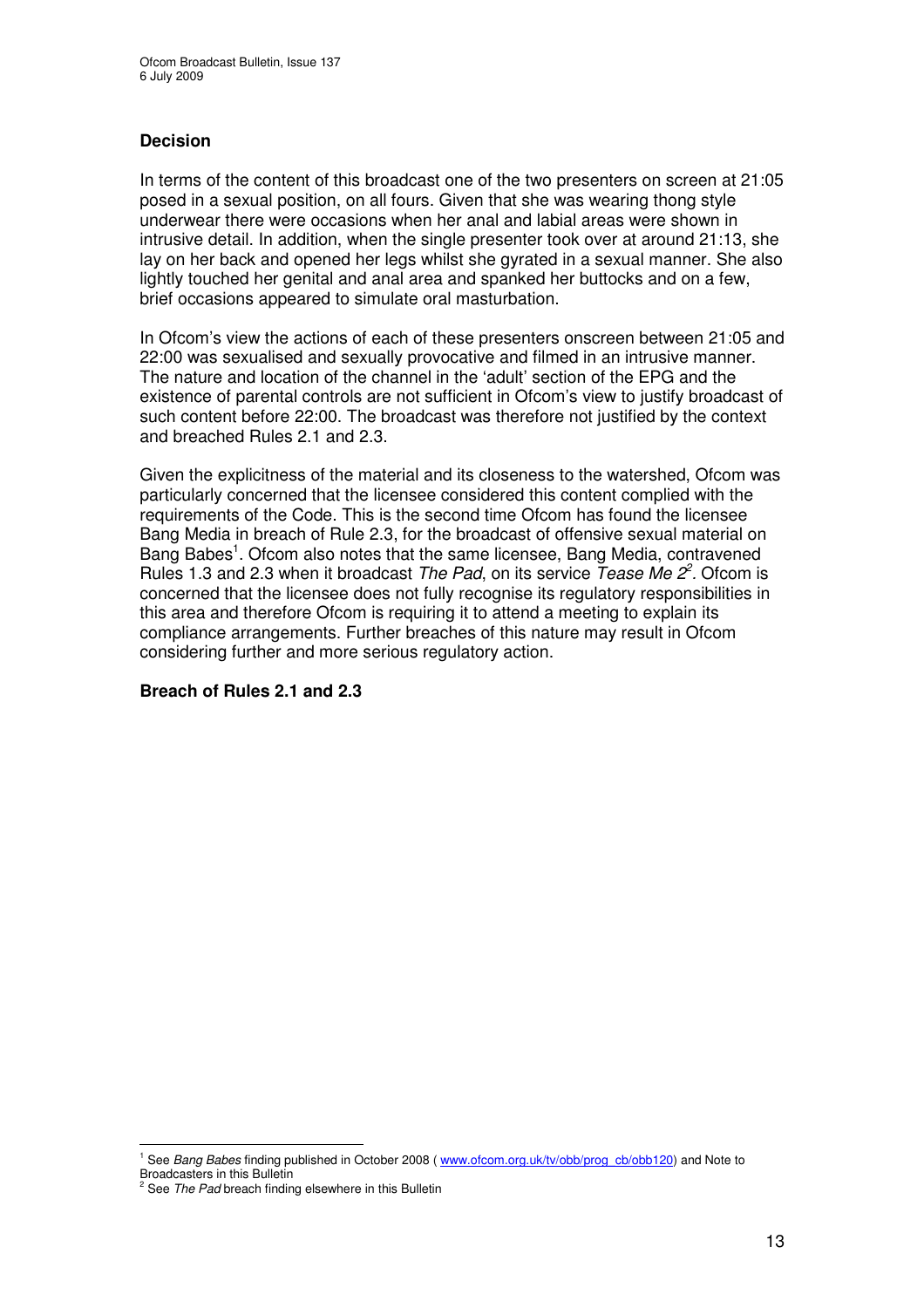**The Pad** *Tease Me 2, 20 March 2009, 12:30*

#### **Introduction**

*The Pad* is a televised daytime interactive chat programme broadcast without access restrictions. It is located in the 'adult' section of the Sky Electronic Programme Guide ("EPG") on the service Tease Me 2 (Sky channel number 948). Viewers can call a premium rate telephone number and talk to an onscreen female presenter. Viewers see the female presenters engaged in conversation but cannot hear what is being said as music is played over the images. At certain intervals the presenters switch on a microphone and speak directly to viewers to encourage them to call into the premium rate telephony service ("PRS") number.

Ofcom received a complaint that material broadcast at lunchtime featured a presenter in a black PVC basque and fishnet tights lying in various positions such as on her side and back with her legs intermittently opening. In addition, she stroked her legs, thighs and buttocks throughout the broadcast. The presenter's outfit was skimpy revealing a low cleavage, and whilst lying on her back one of her nipples was visible for a short period of time.

Ofcom asked the licensee, Bang Media, for comments under Rule 1.3 (children must be protected from unsuitable material by appropriate scheduling) and Rule 2.3 (broadcasters must ensure that material which may cause offence is justified by context).

#### **Response**

Bang Media stated that the material was broadcast in the 'adult' section of the EPG which can be locked to prevent children from gaining access. This provided a sufficient safeguard to ensure that children were protected from material that was unsuitable for them.

Other factors, such as the timing of the broadcast being during school time when the majority of children would not be available to view, and the fact that the editorial content would not have appealed to children, ensured that children were additionally protected from this material in the broadcaster's view. As a result there was no breach of Rule 1.3.

The broadcaster also explained that in its view the material was not highly sexualised but consistent with the type of material a viewer would expect to see in the adult section of the EPG at this time of day. The presenter stroked her legs but this was done in a "sexy", "flirty" and "absent-minded manner". Whilst the broadcaster accepted the presenter's nipple appeared for a brief duration, it said she was wearing "disposable silicon nipple covers" so at no point was her nipple fully visible. The broadcaster strongly refuted any suggestion that the actions of the presenter were sexually provocative and stated they would not cause offence to the average viewer. Therefore the material did not breach Rule 2.3.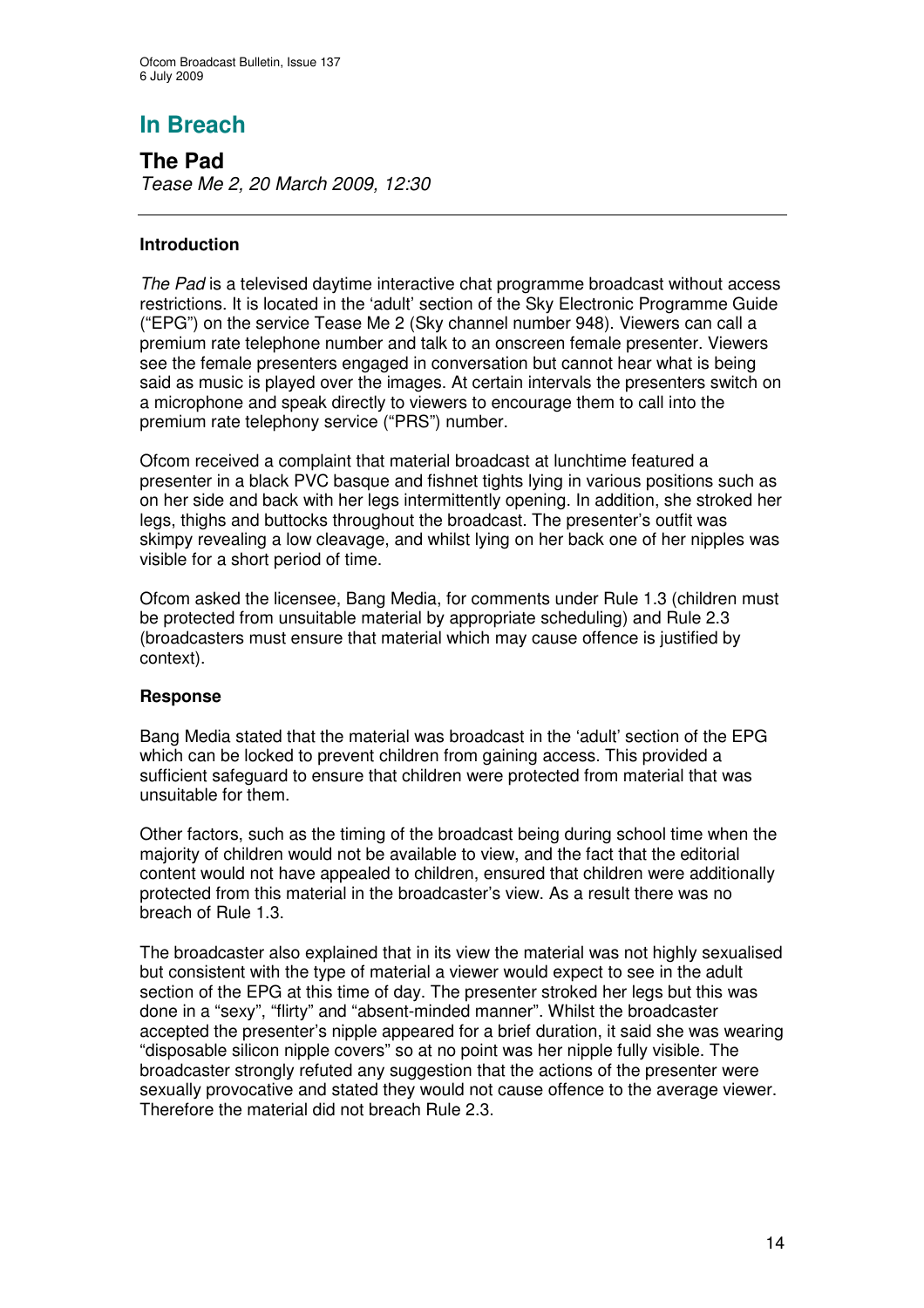#### **Decision**

Rule 1.3 makes clear that children should be protected from material which is unsuitable for them by appropriate scheduling. This is judged according to factors such as the nature of the content, the nature of the channel and the time of broadcast.

With reference to the nature of the content, the presenter was dressed in an item of clothing that was very revealing to the point where her breasts were barely covered. This meant that when she adopted a certain position on her back, and the producer cut to a camera angle looking down onto her body, it was likely that her nipple area would be exposed to viewers. In Ofcom's opinion, one of the presenter's nipples was visible despite any nipple covers she was allegedly wearing.

In addition, in Ofcom's view, the positions adopted by the presenter – such as lying on her back with her legs opening and closing, and lying on her side lifting her legs up and down whilst stroking her thighs and buttocks – exceeded a "flirty" manner and were sexualised in nature.

Whilst showing a bare breast and nipple before the watershed is not a breach of the Code where it is justified by context, in this case the sexual nature of this material in addition to the visibility of the presenter's breast and nipple meant this partial nudity was shown in a clearly sexual context. This in Ofcom's view was not acceptable for a daytime broadcast.

Given the sexual nature of the content as set out above, the location of the channel in the 'adult' section of the EPG and its scheduling were not sufficient to provide adequate protection to prevent children from viewing this material. Ofcom has repeatedly made clear that the location of a channel, without any restricted access, in the adult section of the EPG does not in itself provide adequate protection to undereighteens from inappropriate material<sup>1</sup>. Therefore the material breached Rule 1.3.

In addition, Ofcom considered that this material would have exceeded the expectation of viewers watching a channel without any access restrictions, especially those who might come cross it unawares, and even those familiar with daytime chat services. In Ofcom's view the material was offensive and not justified by the context and therefore in breach of generally accepted standards and Rule 2.3<sup>2</sup>.

#### **Breach of Rules 1.3 and 2.3**

 $1$  See for example paragraph 8.5 of the Playboy TV sanctions case dated 2 April 2009,

<sup>&</sup>lt;u>http://www.ofcom.org.uk/tv/obb/ocsc\_adjud/playboytv.pdf,</u><br><sup>2</sup> Please also note breach finding in this Bulletin against the same licensee, Bang Media, concerning the programme *Bang Babes* on its channel *Tease Me*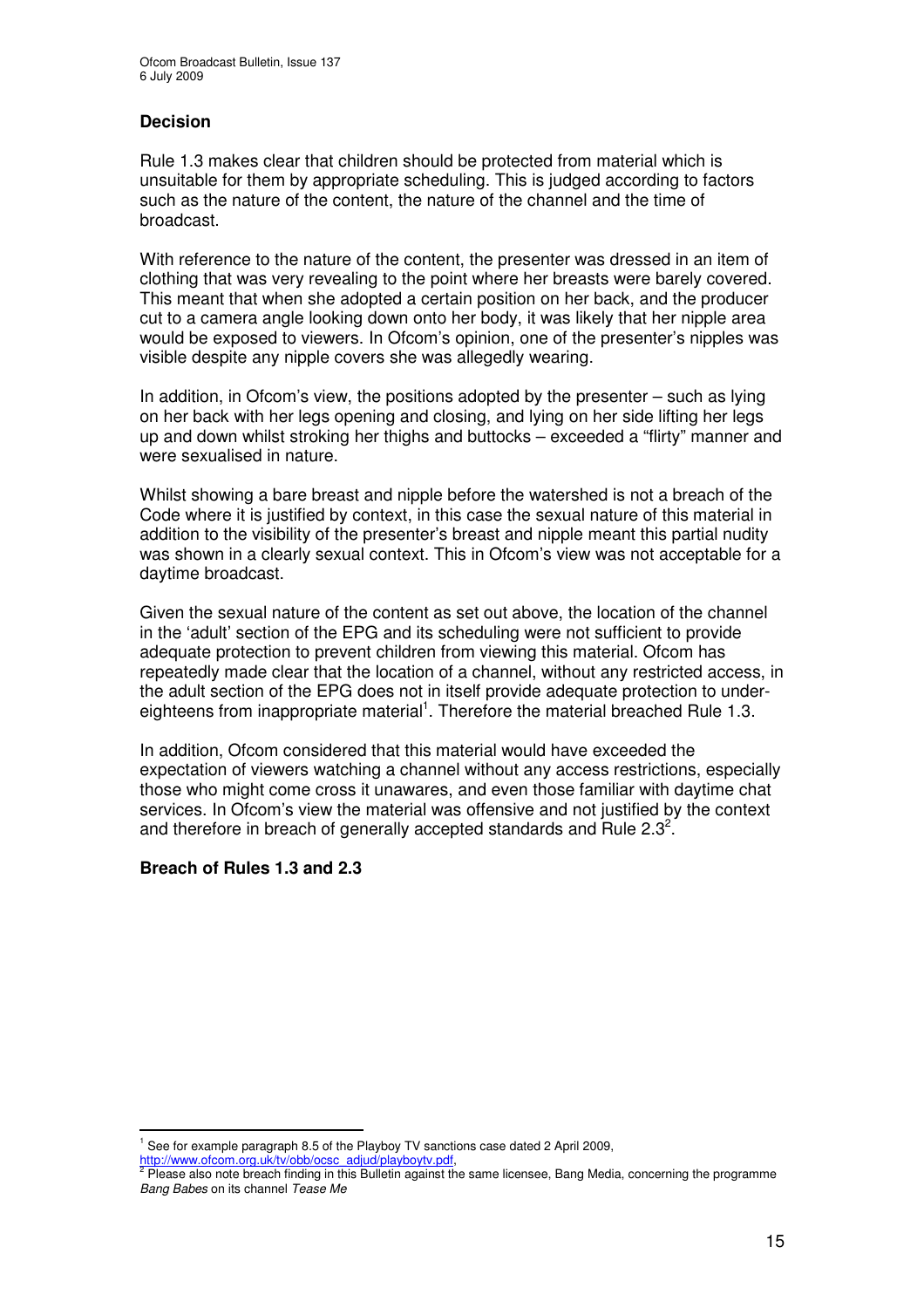## **Note to Daytime and Adult Sex Chat Service Broadcasters**

Ofcom has during the past two years published a number of breach findings relating to daytime chat and adult sex chat channels which are available without access restrictions. Some of these contraventions were considered serious enough and/or were repeated so that Ofcom imposed financial penalties.

In this Bulletin, Ofcom has recorded breaches of the Code against broadcasters for transmitting material which was too sexually explicit.

Broadcasters operating in this area are reminded that Ofcom's Broadcast Bulletin and adjudications by the Content Sanctions Committee (see http://www.ofcom.org.uk/tv/obb/prog\_cb/ and http://www.ofcom.org.uk/tv/obb/ocsc\_adjud/ respectively) contain important guidance on the broadcast of sexual material. Failure to follow such guidance may result in

Ofcom considering further regulatory action, including statutory sanctions.

Daytime and adult sex chat broadcasters must take all reasonable steps to protect people under eighteen and ensure that generally accepted standards are applied to their material.

Daytime chat programmes must ensure that all material broadcast is appropriate for the time of day bearing in mind that it is transmitted before the watershed and at times when children may be in the audience.

Similarly, material of a sexual nature broadcast after the 21:00 watershed must be appropriately limited and justified by the context to ensure compliance with generally accepted standards. For instance, broadcasters operating in the free-to-air 'adult' sex chat sector should take great care not to include physically invasive shots, in particular images of anal or genital areas for example, or of any real or simulated sex acts including masturbation or intercourse, or inappropriate shots of simulated oral sex.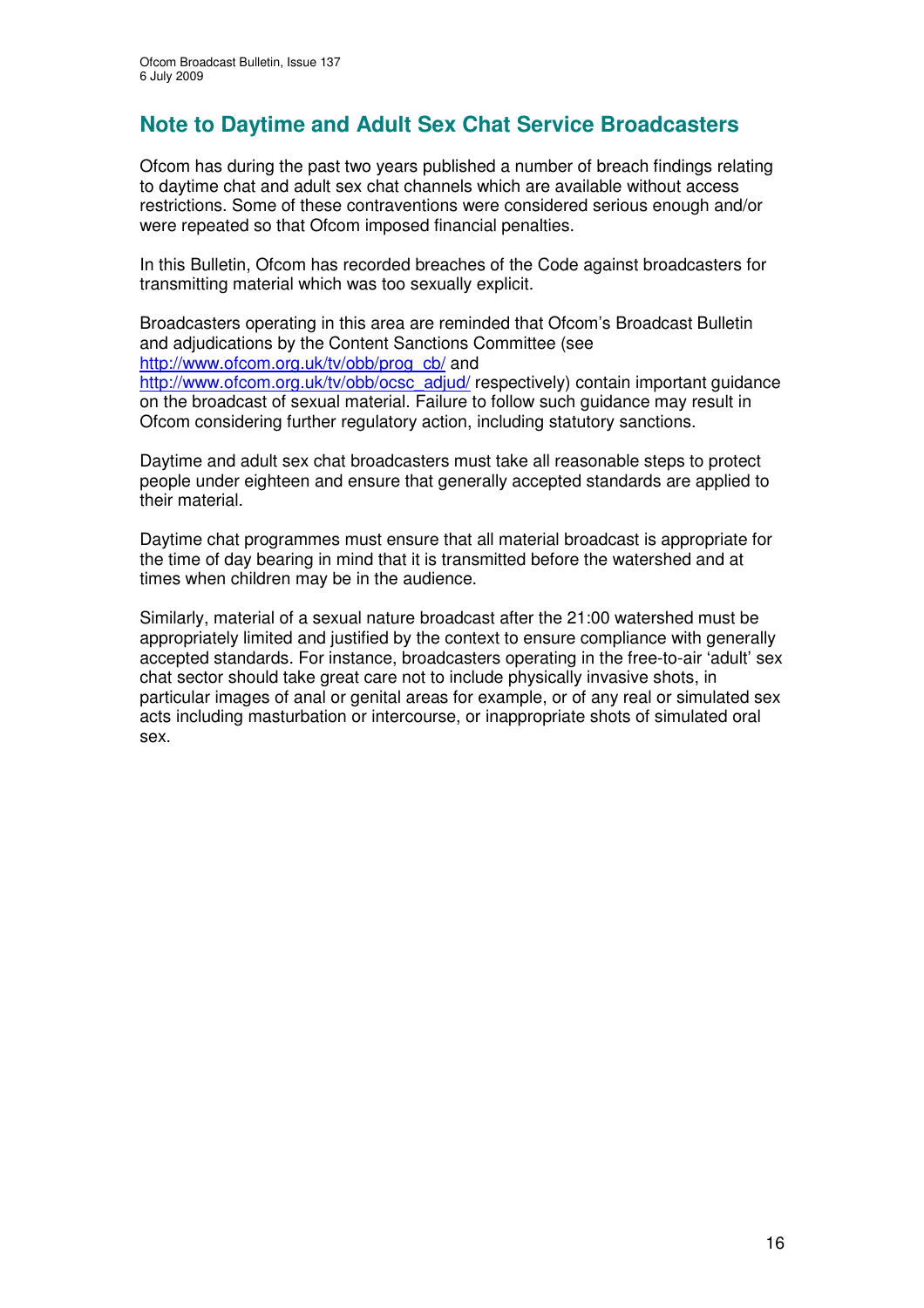# **Not in Breach**

**Jonathan Ross** *BBC Radio 2, 9 May 2009, 10:00*

#### **Introduction**

During a live and unscripted part of his Saturday morning radio show, Jonathan Ross discussed the prizes for the week's competition with his producer, Andy Davies. The prizes were primarily made up of Hannah Montana merchandise, which included a Hannah Montana MP3 player. As part of this discussion, Jonathan Ross said:

*"If your son asks for a Hannah Montana MP3 player, then you might want to already think about putting him down for adoption in later life, when they settle down with their partner."*

Ofcom received 61 complaints from listeners who were concerned that Jonathan Ross' comments were offensive and derogatory towards the gay community.

Ofcom considered these complaints under Rule 2.3 (material that may cause offence must be justified by the context).

#### **Decision**

The Code places no restrictions on the subjects covered by broadcasters, or the manner in which such subjects are treated, so long as offensive material that is broadcast is justified by the context. When reaching a decision on whether broadcast material breaches the Code, Ofcom must take into account the broadcaster's right to freedom of expression, which includes the right to hold opinions and to receive and impart information and ideas without interference by public authority<sup>1</sup>.

Jonathan Ross' BBC Radio 2 show has been broadcast since 1999. It has an established format that is largely made up of quirky, humorous stories and on-air chat with the show's producer, Andy Davies.

The comment complained of was made during a live and unscripted element of the programme as part of a light-hearted discussion between Jonathan Ross and Andy Davies. In Ofcom's opinion, the comment was clearly presented as a joke intended to make light of the reactions that some parents may have if their child chooses a toy that is very widely recognised to be designed and marketed for the opposite sex. The humour was therefore based on the absurdity of the scenario and was not intended to cause offence. The fact that this comment was intended to be a joke was illustrated further by the reaction from Andy Davies, who was heard laughing. Ofcom therefore considered that the nature of the joke and the tone and manner in which it was presented made clear that it was not intended to be hostile or pejorative towards the gay community in general.

Ofcom took into account that Jonathan Ross is a well known personality, who has an irreverent, challenging and at times risqué humour that is familiar to audiences. Ofcom also recognised that the comment was clearly aimed at an adult audience. Importantly, if children did hear this comment it was unlikely that they would have

<sup>&</sup>lt;sup>1</sup> As enshrined in Article 10 of the European Convention on Human Rights.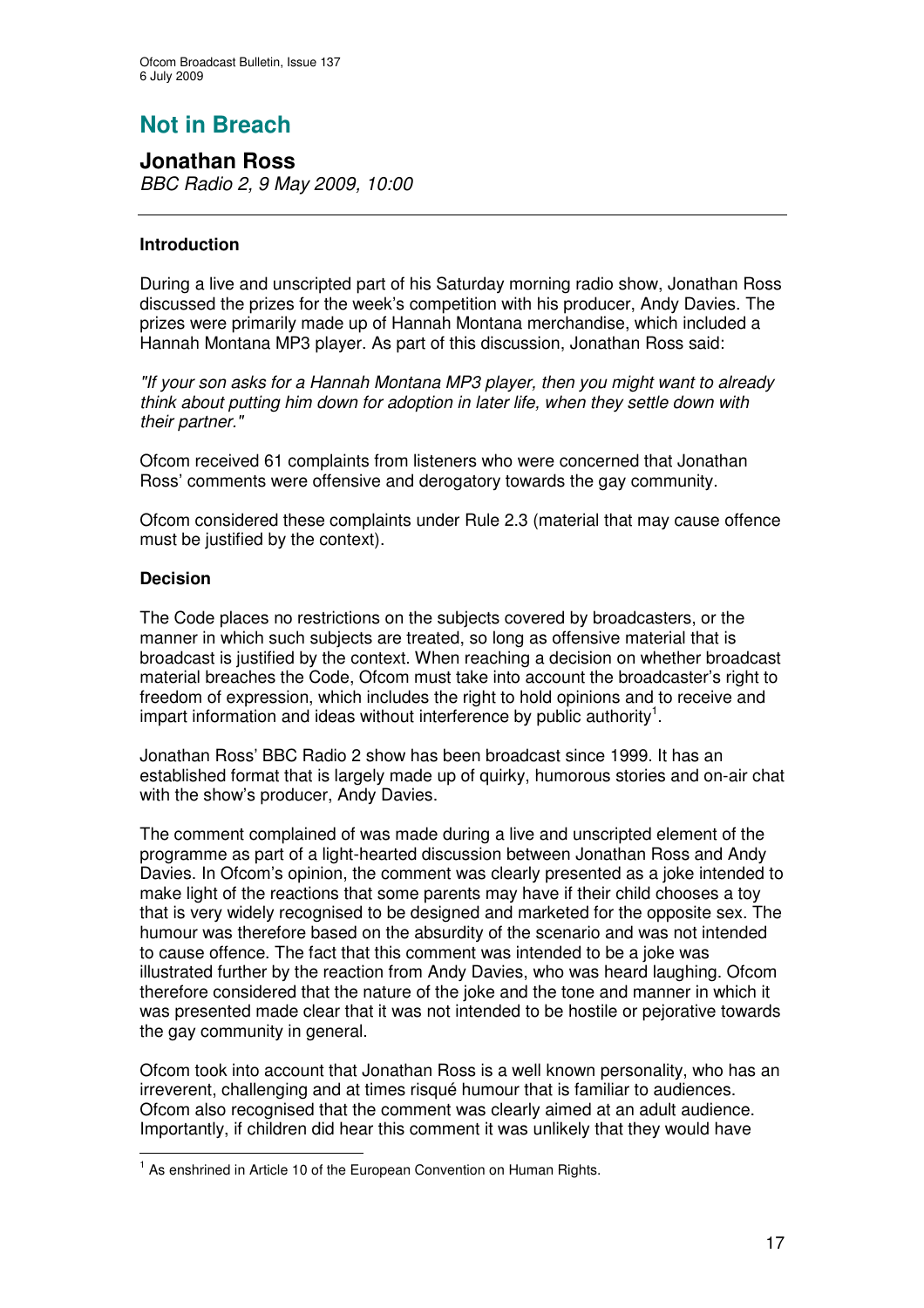understood it or its implications. In light of this, Ofcom considered that there was little potential for the comment to be imitated by children, for example in the playground.

Ofcom considered that the comment was in keeping with the usual light-hearted and humorous style and format of the programme. The nature of the joke would have been well understood by the vast majority of listeners and would not have exceeded their normal expectations for the programme.

Taking all these factors into account, Ofcom considered that on balance the material was justified by the context and met generally accepted standards. The programme was therefore not in breach of Rule 2.3 of the Code.

#### **Not in Breach of Rule 2.3**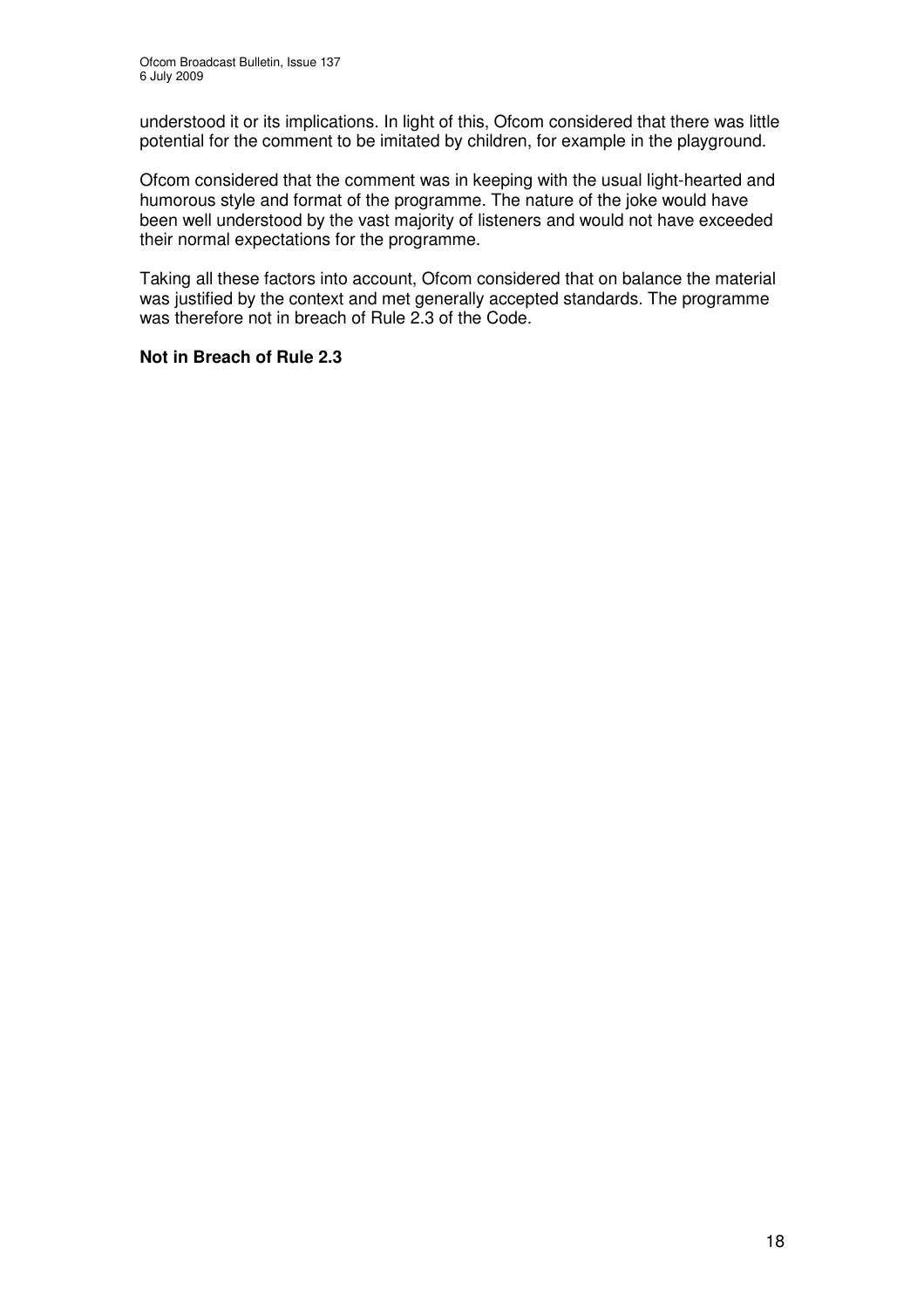## **Other Programmes Not in Breach/Resolved**

## **Up to 30 June 2009**

| Programme                                        | <b>Transmission</b><br><b>Date</b> | <b>Channel</b>           | Category                              | <b>Number of</b><br><b>Complaints</b> |
|--------------------------------------------------|------------------------------------|--------------------------|---------------------------------------|---------------------------------------|
| 8 Out of 10 Cats                                 | 12/06/2009                         | Channel 4                | Violence                              |                                       |
| 8 Out of 10 Cats                                 | 12/06/2009                         | Channel 4                | <b>Generally Accepted Standards</b>   | 1                                     |
| 8 Out of 10 Cats                                 | 19/06/2009                         | Channel 4                | <b>Generally Accepted Standards</b>   | $\mathbf{1}$                          |
| Afternoon Live With Kay                          | 03/06/2009                         | <b>Sky News</b>          | <b>Generally Accepted Standards</b>   | $\mathbf{2}$                          |
| <b>Burley</b>                                    |                                    |                          |                                       |                                       |
| Alan Carr: Chatty Man                            | 21/06/2009                         | Channel 4                | Offensive Language                    | 1                                     |
| Alan Titchmarsh Show                             | 04/02/2009                         | ITV1                     | Other                                 | $\mathbf{1}$                          |
| Andy Townsend and Mike<br>Parry                  | 19/06/2009                         | Talksport                | <b>Generally Accepted Standards</b>   | 1                                     |
| Anglia Tonight                                   | 05/06/2009                         | $\overline{IV}$ (Anglia) | Due Impartiality/Bias                 | 1                                     |
| BMIbaby.com sponsorship of<br><b>ITV Weather</b> | n/a                                | ITV1                     | Advertising                           | 1                                     |
| <b>Balls of Steel</b>                            | 17/06/2009                         | 4Music                   | <b>Generally Accepted Standards</b>   | 1                                     |
| <b>Big Brother</b>                               | n/a                                | Channel 4                | Substance Abuse                       | 1                                     |
| Big Brother 10                                   | 15/06/2009                         | Channel 4                | <b>Generally Accepted Standards</b>   | 3                                     |
| <b>Big Brother 10</b>                            | 23/06/2009                         | Channel 4                | Advertising                           | 1                                     |
| Big Brother 10                                   | 19/06/2009                         | Channel 4                | Sex/Nudity                            | 1                                     |
| Big Brother 10                                   | 16/06/2009                         | Channel 4                | <b>Generally Accepted Standards</b>   | 5                                     |
| <b>Big Brother 10</b>                            | 21/06/2009                         | Channel 4                | <b>Generally Accepted Standards</b>   | 1                                     |
| Big Brother 10                                   | 24/06/2009                         | Channel 4                | <b>Generally Accepted Standards</b>   | 1                                     |
| Big Brother 10                                   | 25/06/2009                         | Channel 4                | Religious Offence                     | $\mathbf{1}$                          |
| Big Brother 10                                   | 12/06/2009                         | Channel 4                | <b>Generally Accepted Standards</b>   | 6                                     |
| Big Brother 10                                   | 17/06/2009                         | Channel 4                | <b>Generally Accepted Standards</b>   | 3                                     |
| <b>Big Brother Live</b>                          | 15/06/2009                         | Channel 4                | <b>Generally Accepted Standards</b>   | 1                                     |
| <b>Big Brother Live</b>                          | 14/06/2009                         | Channel 4                | <b>Generally Accepted Standards</b>   | 5                                     |
| <b>Big Brother Live</b>                          | 18/06/2009                         | Channel 4                | <b>Generally Accepted Standards</b>   | 1                                     |
| <b>Big Brother Live</b>                          | 23/06/2009                         | Channel 4                | <b>Generally Accepted Standards</b>   | 1                                     |
| <b>Big Brother's Big Mouth</b>                   | 04/06/2009                         | E <sub>4</sub>           | Use of Premium Rate<br><b>Numbers</b> | 1                                     |
| <b>Breakfast</b>                                 | 24/06/2009                         | BBC1                     | Violence                              | 1                                     |
| Bremner, Bird and Fortune                        | 21/06/2009                         | Channel 4                | Offensive Language                    | 1                                     |
| Celine Dion - Live in Las<br>Vegas               | 27/06/2009                         | Biography<br>Channel     | <b>Generally Accepted Standards</b>   | 1                                     |
| <b>Centreforce Sessions</b>                      | 12/06/2009                         | Time<br>107.5FM          | Offensive Language                    | $\overline{2}$                        |
| Channel 4 News                                   | 21/05/2009                         | Channel 4                | Inaccuracy/Misleading                 | 1                                     |
| Channel 4 News                                   | 09/06/2009                         | Channel 4                | Due Impartiality/Bias                 | $\overline{2}$                        |
| Channel 4 News                                   | 09/06/2009                         | Channel 4                | Other                                 | 1                                     |
| <b>Channel 4 News</b>                            | 26/06/2009                         | Channel 4                | Due Impartiality/Bias                 | 1                                     |
| Charlie Brooker's Screenwipe                     | 17/06/2009                         | BBC4                     | Generally Accepted Standards          | 1                                     |
| <b>Chris Tarrant</b>                             | 13/06/2009                         | Real Radio<br>Wales      | <b>Generally Accepted Standards</b>   | 1                                     |
| Come Dine With Me                                | 20/06/2009                         | Channel 4                | <b>Generally Accepted Standards</b>   | $\mathbf{1}$                          |
| <b>Coronation Street</b>                         | 17/06/2009                         | ITV1                     | <b>Generally Accepted Standards</b>   | 1                                     |
| <b>Coronation Street</b>                         | 24/06/2009                         | ITV1                     | <b>Generally Accepted Standards</b>   | $\overline{c}$                        |
| <b>Coronation Street</b>                         | 22/06/2009                         | ITV1                     | <b>Generally Accepted Standards</b>   | $\mathbf{1}$                          |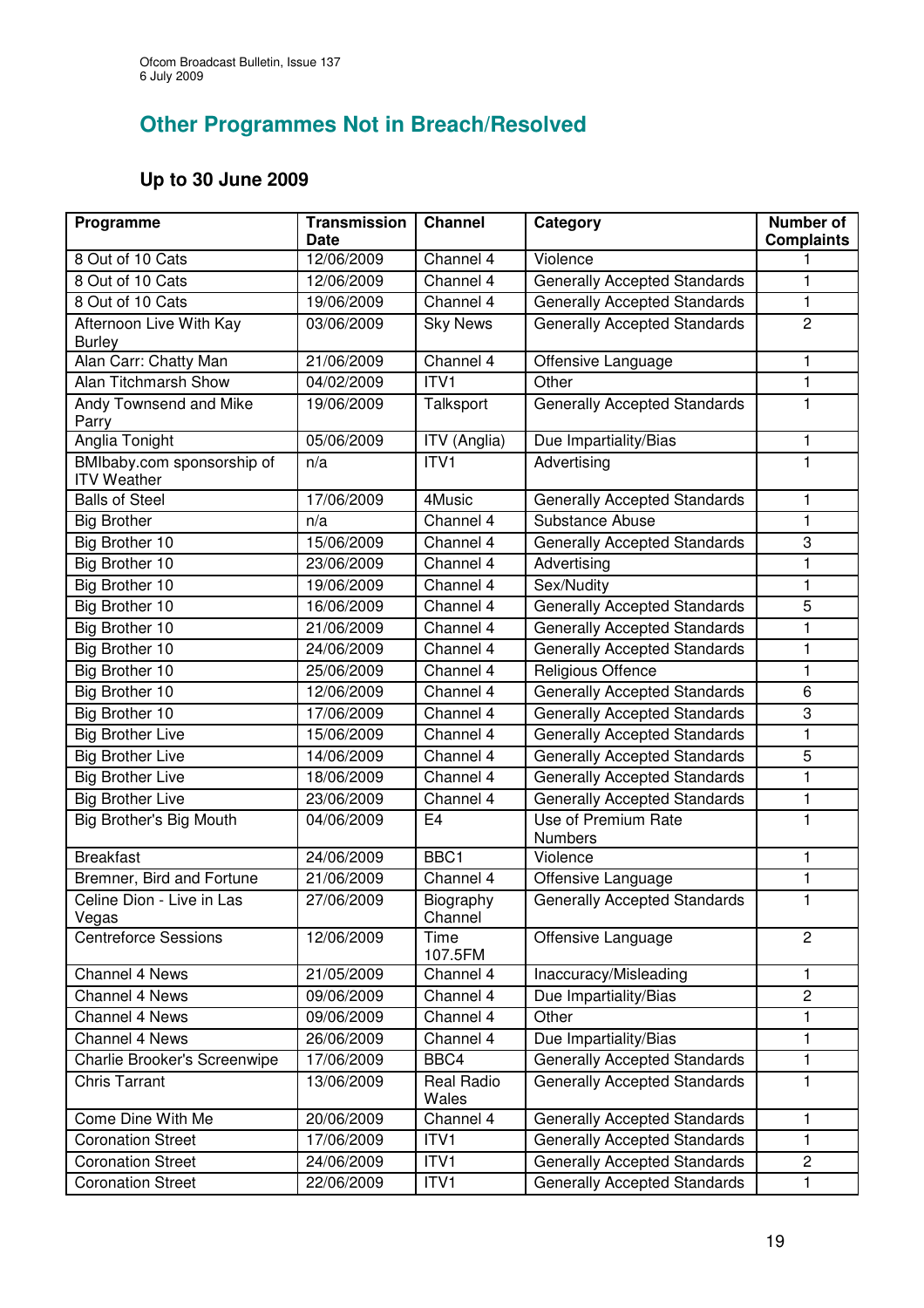| Dating The Enemy                                       | 15/06/2009 | ITV1                             | <b>Generally Accepted Standards</b> | 7                       |
|--------------------------------------------------------|------------|----------------------------------|-------------------------------------|-------------------------|
| <b>Decision Time Europe</b>                            | 07/06/2009 | <b>Sky News</b>                  | Due Impartiality/Bias               | 6                       |
| Dispatches: Rape in the City                           | 22/06/2009 | Channel $\overline{4}$           | Due Impartiality/Bias               | $\overline{\mathbf{4}}$ |
| Dispatches: Rape in the City                           | 22/06/2009 | Channel 4                        | Sex/Nudity                          | 1                       |
| Domino's sponsorship of<br>America's Got Talent        | n/a        | ITV <sub>2</sub>                 | Harm/Food                           | 1                       |
| Domino's sponsorship of<br><b>Britain's Got Talent</b> | 11/04/2009 | ITV1                             | Harm/Food                           | 3                       |
| Eastenders                                             | 19/06/2009 | BBC1                             | <b>Generally Accepted Standards</b> | 10                      |
| Eastenders                                             | 16/06/2009 | BBC1                             | Offensive Language                  | 1                       |
| Electric Ink                                           | 12/06/2009 | <b>BBC Radio 4</b>               | Sex/Nudity                          | $\overline{c}$          |
| European Elections 09                                  | 07/06/2009 | BBC <sub>2</sub>                 | <b>Generally Accepted Standards</b> | 1                       |
| European Elections 09                                  | 07/06/2009 | BBC <sub>2</sub>                 | Due Impartiality/Bias               | 1                       |
| Ford sponsorship of Evening<br>Update                  | 14/02/2009 | <b>Sky Sports</b><br><b>News</b> | Sponsorship                         | 1                       |
| Friday Night with Jonathan<br>Ross                     | 19/06/2009 | BBC1                             | <b>Generally Accepted Standards</b> | $\mathbf{1}$            |
| <b>GMTV</b>                                            | 17/06/2009 | ITV1                             | Due Impartiality/Bias               | 1                       |
| Have I Got News For You                                | 24/04/2009 | BBC1                             | Offensive Language                  | 1                       |
| <b>Heart Breakfast</b>                                 | 08/06/2009 | <b>Heart 106.2</b>               | Religious Offence                   | 1                       |
| Hollyoaks                                              | 18/06/2009 | Channel 4                        | <b>Generally Accepted Standards</b> | 1                       |
| Horne & Corden                                         | 17/06/2009 | <b>BBC Three</b>                 | <b>Generally Accepted Standards</b> | 1                       |
| I'm a Celebrity, Get Me Out of<br>Here! USA            | 22/06/2009 | ITV <sub>2</sub>                 | <b>Animal Welfare</b>               | 1                       |
| <b>ITN National Newscast</b>                           | 08/06/2009 | <b>ITV</b>                       | Inaccuracy/Misleading               | 1                       |
| <b>ITV Daytime</b>                                     | n/a        | ITV1                             | Advertising                         | 1                       |
| <b>ITV News</b>                                        | 16/06/2009 | ITV <sub>1</sub>                 | Due Impartiality/Bias               | 1                       |
| <b>ITV News</b>                                        | 17/06/2009 | ITV1                             | Offensive Language                  | 1                       |
| Isle of Wight Festival 2009                            | 12/06/2009 | ITV <sub>2</sub>                 | Offensive Language                  | 1                       |
| Isle of Wight Festival 2009                            | 14/06/2009 | ITV <sub>2</sub>                 | Other                               | $\overline{2}$          |
| Isle of Wight Festival 2009                            | 14/06/2009 | ITV <sub>2</sub>                 | Advertising                         | 1                       |
| Jakers: the Adventures of<br>Piggley Winks             | 06/06/2009 | <b>CBeebies</b>                  | Offensive Language                  | $\mathbf{1}$            |
| Jeyes sponsorship of The Bill                          | 25/06/2009 | ITV1                             | Sponsorship                         | $\mathbf{1}$            |
| Jeyes sponsorship of The Bill                          | 21/05/2009 | ITV1                             | Dangerous Behaviour                 | 1                       |
| Jo Whiley                                              | 26/06/2009 | <b>BBC Radio 1</b>               | Religious Offence                   | 1                       |
| Ladette to Lady                                        | 02/06/2009 | ITV1                             | <b>Generally Accepted Standards</b> | 1                       |
| Ladette to Lady                                        | 16/06/2009 | ITV1                             | <b>Generally Accepted Standards</b> | 1                       |
| Life Begins Again                                      | 22/06/2009 | Channel 4                        | Offensive Language                  | 1                       |
| Live Football: UEFA<br><b>Champions League</b>         | 06/05/2009 | Sky Sports 2                     | Offensive Language                  | 50                      |
| Live Football: UEFA<br><b>Champions League</b>         | 06/05/2009 | Sky Sports 2                     | <b>Generally Accepted Standards</b> | 6                       |
| Loose Women                                            | 17/06/2009 | ITV1                             | <b>Generally Accepted Standards</b> | $\mathbf{1}$            |
| Madeleine Was Here: Cutting<br>Edge                    | 07/05/2009 | Channel 4                        | Due Impartiality/Bias               | 49                      |
| Maltesers sponsorship of<br>Loose Women                | n/a        | ITV1                             | <b>Generally Accepted Standards</b> | $\mathbf{1}$            |
| May Contain Nuts                                       | 11/06/2009 | ITV1                             | Other                               | 1                       |
| May Contain Nuts                                       | 11/06/2009 | ITV1                             | Offensive Language                  | 1                       |
| May Contain Nuts                                       | 18/06/2009 | ITV1                             | <b>Generally Accepted Standards</b> | 1                       |
| Mehfil E Gazal                                         | 04/04/2009 | Sunrise TV                       | Use of Premium Rate<br>Numbers      | 1                       |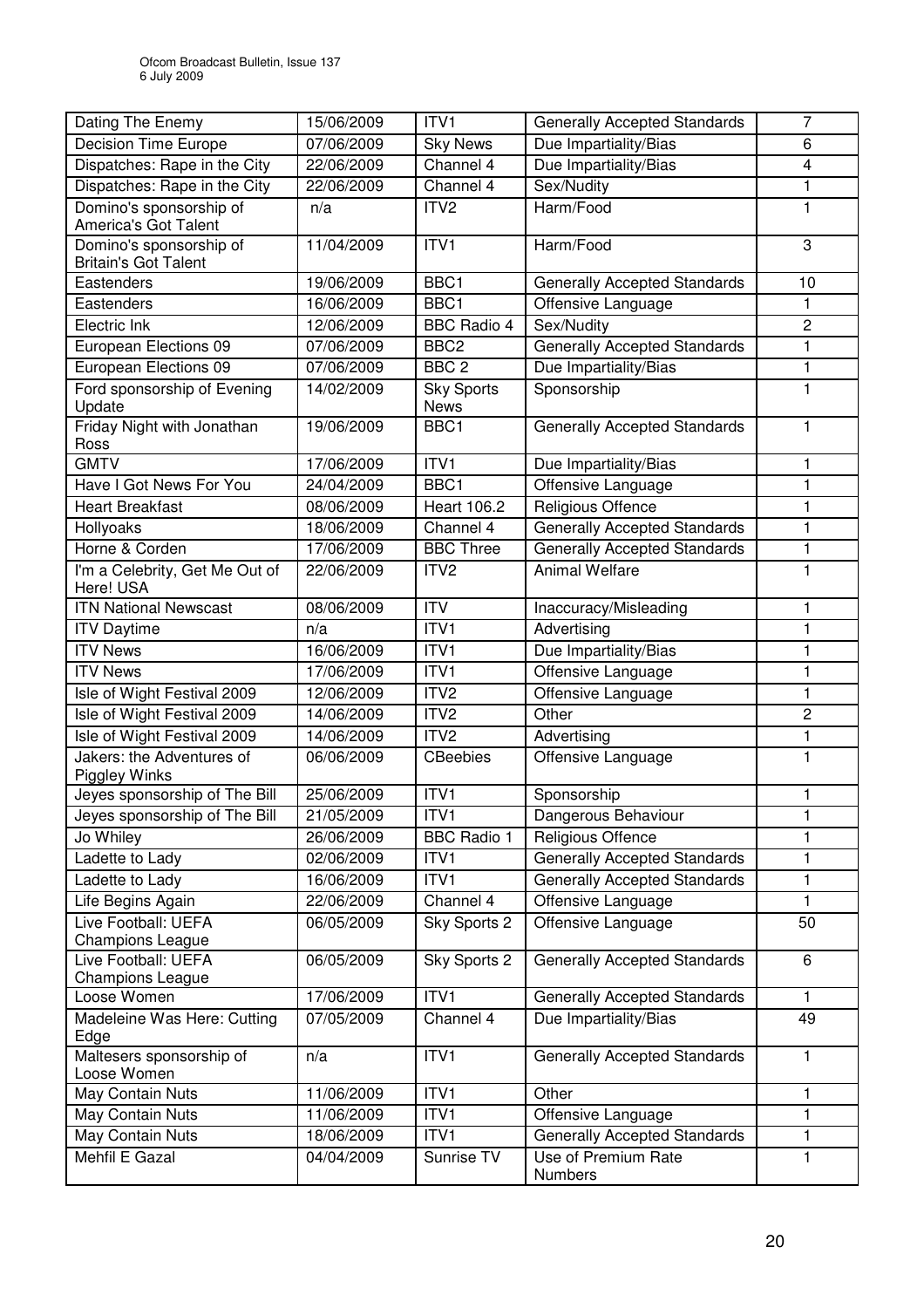| Michael McIntyre's Comedy<br>Roadshow                       | 13/06/2009 | BBC1                       | <b>Generally Accepted Standards</b> | 1              |
|-------------------------------------------------------------|------------|----------------------------|-------------------------------------|----------------|
| <b>Midsomer Murders</b>                                     | 23/06/2009 | ITV1                       | Sex/Nudity                          | 1              |
| <b>News</b>                                                 | 10/06/2009 | LBC 97.3 FM                | Inaccuracy/Misleading               | 1              |
| News at Ten                                                 | 22/06/2009 | ITV1                       | Due Impartiality/Bias               | 1              |
| Nick Ferrari                                                | 08/06/2009 | <b>LBC 97.3FM</b>          | Due Impartiality/Bias               | $\mathbf{1}$   |
| North West Tonight                                          | 28/05/2009 | BBC1 (North<br>West)       | <b>Generally Accepted Standards</b> | $\sqrt{3}$     |
| North West Tonight                                          | 10/06/2009 | BBC1 (North<br>West)       | <b>Generally Accepted Standards</b> | 1              |
| Petrie Hosken                                               | 08/06/2009 | <b>LBC 97.3FM</b>          | Crime (incite/encourage)            | 1              |
| <b>Post Modern Pastimes</b>                                 | 17/06/2009 | Channel 4                  | Dangerous Behaviour                 | $\mathbf{1}$   |
| Psychoville                                                 | 18/06/2009 | BBC <sub>2</sub>           | <b>Generally Accepted Standards</b> | 1              |
| Real Radio                                                  | 22/02/2009 | <b>Real Radio</b>          | Offensive Language                  | 1              |
| <b>Reporting Scotland</b>                                   | 11/06/2009 | BBC1<br>Scotland           | Offensive Language                  | 1              |
| <b>Richard Bacon</b>                                        | 03/06/2009 | <b>BBC Radio 5</b><br>Live | <b>Generally Accepted Standards</b> | 1              |
| Robin Hood                                                  | 27/06/2009 | BBC1                       | <b>Generally Accepted Standards</b> | 1              |
| Royal Ascot                                                 | 20/06/2009 | BBC1                       | <b>Generally Accepted Standards</b> | $\mathbf{1}$   |
| Russell Brand Doing Life 2007                               | 20/06/2009 | Channel 4                  | Offensive Language                  | 1              |
| Russell Brand Doing Life 2007<br>(trailer)                  | 20/06/2009 | Channel 4                  | Offensive Language                  | $\overline{c}$ |
| <b>STV News</b>                                             | 02/06/2009 | <b>STV</b>                 | Inaccuracy/Misleading               | 1              |
| Scratch 'n' Sniff's Den of Doom                             | 20/06/2009 | <b>CITV</b>                | <b>Generally Accepted Standards</b> | 1              |
| <b>Sky News</b>                                             | 08/06/2009 | <b>Sky News</b>            | Due Impartiality/Bias               | 1              |
| <b>Sky News</b>                                             | 11/06/2009 | <b>Sky News</b>            | Offensive Language                  | 1              |
| <b>Sky News</b>                                             | 09/06/2009 | <b>Sky News</b>            | Due Impartiality/Bias               | $\mathbf{1}$   |
| <b>Sky News</b>                                             | 15/04/2009 | <b>Sky News</b>            | <b>Generally Accepted Standards</b> | $\mathbf{1}$   |
| <b>Sky News</b>                                             | 07/06/2009 | <b>Sky News</b>            | <b>Generally Accepted Standards</b> | 1              |
| <b>Sky News</b>                                             | 19/06/2009 | <b>Sky News</b>            | Flashing images                     | 1              |
| <b>Sky News</b>                                             | 08/06/2009 | <b>Sky News</b>            | Offensive Language                  | 1              |
| <b>Sky Sports</b>                                           | 20/06/2009 | Sky                        | Inaccuracy/Misleading               | $\mathbf{1}$   |
| Snakes on a Train                                           | 08/06/2009 | Zone Horror                | <b>Generally Accepted Standards</b> | 1              |
| Spain: Paradise Lost                                        | 17/06/2009 | ITV1                       | Inaccuracy/Misleading               |                |
| <b>Springwatch Close Encounters</b><br>with Simon King      | 15/06/2009 | BBC <sub>2</sub>           | <b>Animal Welfare</b>               | 1              |
| Stephen Tompkinson's African<br>Balloon Adventure (trailer) | 20/06/2009 | ITV1                       | Animal Welfare                      | 1              |
| Stick Your Oar In                                           | 09/05/2009 | Quay 107.4<br><b>FM</b>    | Offensive Language                  | 1              |
| Sveriges Smartaste Barn                                     | 09/05/2009 | TV3                        | <b>Generally Accepted Standards</b> | 1              |
| Taggart                                                     | 06/06/2009 | ITV3                       | Violence                            | 1              |
| That Mitchell and Webb Look                                 | 18/06/2009 | BBC <sub>2</sub>           | <b>Generally Accepted Standards</b> | 1              |
| The Essential Michael Jackson                               | 27/06/2009 | BBC <sub>2</sub>           | <b>Generally Accepted Standards</b> | 1              |
| The Home Show                                               | 25/06/2009 | C <sub>4</sub>             | Offensive Language                  | 3              |
| The Jeremy Kyle Show                                        | 26/06/2009 | ITV <sub>2</sub>           | <b>Generally Accepted Standards</b> | 1              |
| The Life and Times of Tim<br>(trailer)                      | 12/06/2009 | Living                     | Offensive Language                  | 1              |
| The Life and Times of Tim<br>(trailer)                      | 11/06/2009 | Virgin1                    | <b>Generally Accepted Standards</b> | 3              |
| The Life and Times of Tim<br>(trailer)                      | 19/06/2009 | Virgin1                    | Sex/Nudity                          | 1              |